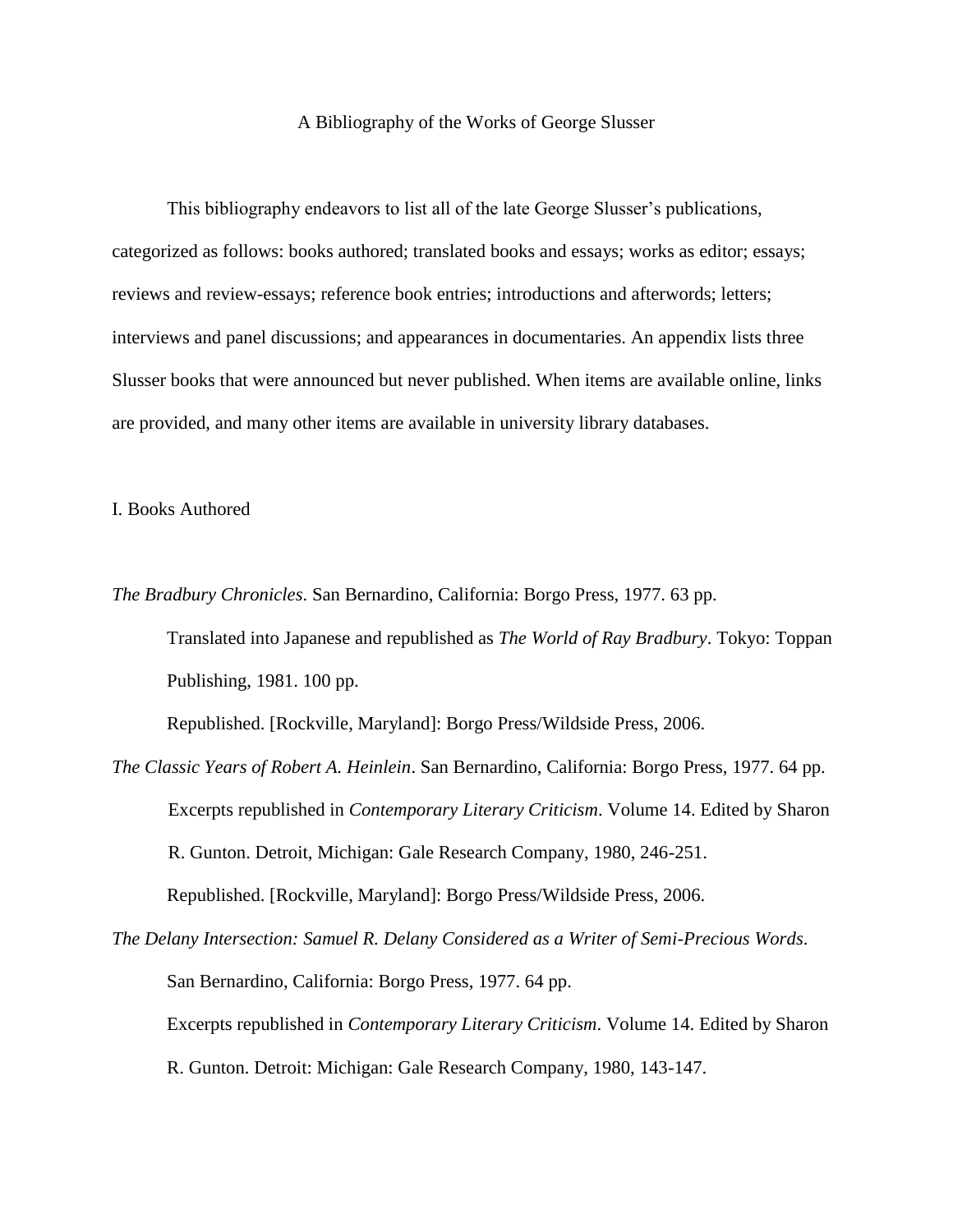Republished as *The Delany Intersection: Samuel R. Delany*. [Rockville, Maryland]: Borgo Press/Wildside Press, 2006.

*The Farthest Shores of Ursula K. Le Guin.* San Bernardino, California: Borgo Press, 1976. 60 pp.

Excerpts republished in *Contemporary Literary Criticism*. Volume 13. Edited by Sharon R. Gunton. Detroit, Michigan: Gale Research Company, 1980, 345-348. Excerpt republished as "The Earthsea Trilogy." *Ursula K. Le Guin*. Edited by Harold Bloom. New York: Chelsea House, 1986, 71-84.

Republished. [Rockville, Maryland]: Borgo Press/Wildside Press, 2006.

- *Gregory Benford*. Modern Masters of Science Fiction. Urbana: University of Illinois Press, 2014. 198 pp.
- *Harlan Ellison: Unrepentant Harlequin*. San Bernardino, California: Borgo Press, 1977. 63 pp. Excerpts republished in *Contemporary Literary Criticism*. Edited by Sharon R. Gunton. Volume 13. Detroit, Michigan: Gale Research Company, 1980, 204-208. Republished. [Rockville, Maryland]: Borgo Press/Wildside Press, 2006. Excerpt republished as "Myth." *Critical Insights: Harlan Ellison*. Edited by Joseph Francavilla. Pasadena, California: Salem Press, 2012, 181-193.
- Rameau's Nephew and His Progeny: The Artist as Performer in E. T. A. Hoffmann and Balzac. Doctoral dissertation, Harvard University, 1975.
- *Robert A. Heinlein: Stranger in His Own Land*. San Bernardino, California: Borgo Press, 1976. 60 pp.

Second Edition. San Bernardino, California: Borgo Press, 1977. 64 pp. Republished. [Rockville, Maryland]: Borgo Press/Wildside Press, 2006.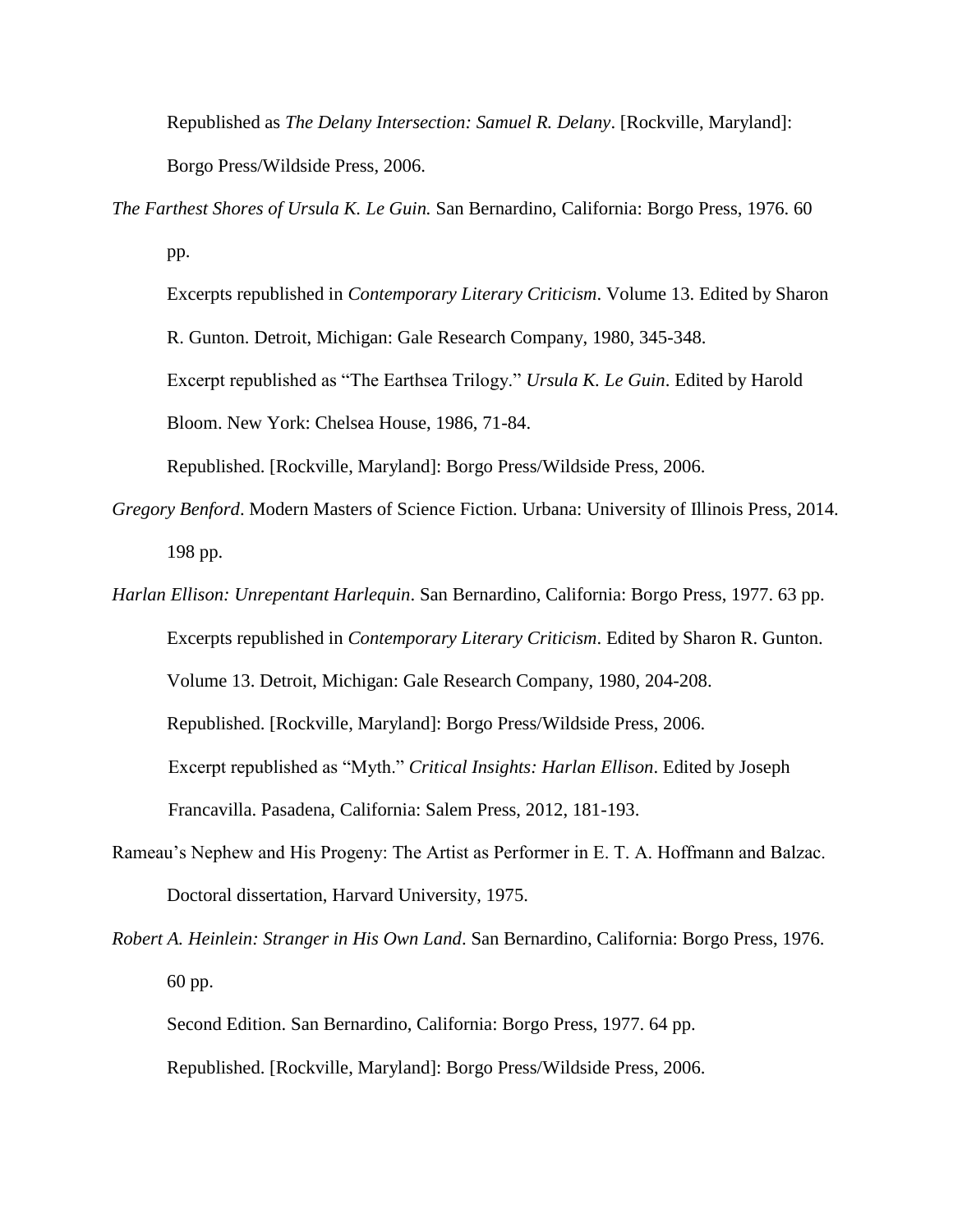*Science Fiction: Toward a World Literature*. Edited by Gary Westfahl. Foreword by N.

Katherine Hayles. Afterword by Gregory Benford. Lanham, Maryland: Lexington Books, 2022. 353 pp.

*The Space Odysseys of Arthur C. Clarke*. San Bernardino, California: Borgo Press, 1978. 64 pp. Excerpts republished in *Contemporary Literary Criticism*. Volume 13. Volume 13. Edited by Sharon R. Gunton. Detroit, Michigan: Gale Research Company, 1980, 345- 348.

Republished. [Rockville, Maryland]: Borgo Press/Wildside Press, 2006.

II. Translated Books and Essays

- "Between Faith and Melancholy: Irony and the Gnostic Meaning of Dick's 'Divine Trilogy.'" By Jean-Noël Dumont. Translated by Slusser and Danièle Chatelain. *Science-Fiction Studies*, 15:2 (July, 1988), 251-253.
- *The Centenarian, or, The Two Beringhelds*. By Honoré de Balzac as Horace de Saint-Aubin. Translated by Slusser. New York: Arno Press, 1976. 454 pp.
- *The Centenarian, or, The Two Beringhelds*. By Honoré de Balzac as Horace de Saint-Aubin. Translated and annotated by Slusser and Danièle Chatelain. Middletown, Connecticut: Wesleyan University Press, 2005. 308 pp.
- "Dick in France: A Love Story." By Roger Bozzetto. Translated by Slusser and Danièle Chatelain. *Science-Fiction Studies*, 15:2 (July, 1988), 131-140.
- "Dick the Libertarian Prophet." By Daniel Fondanèche. Translated by Slusser and Danièle Chatelain. *Science-Fiction Studies*, 15:2 (July, 1988), 141-151.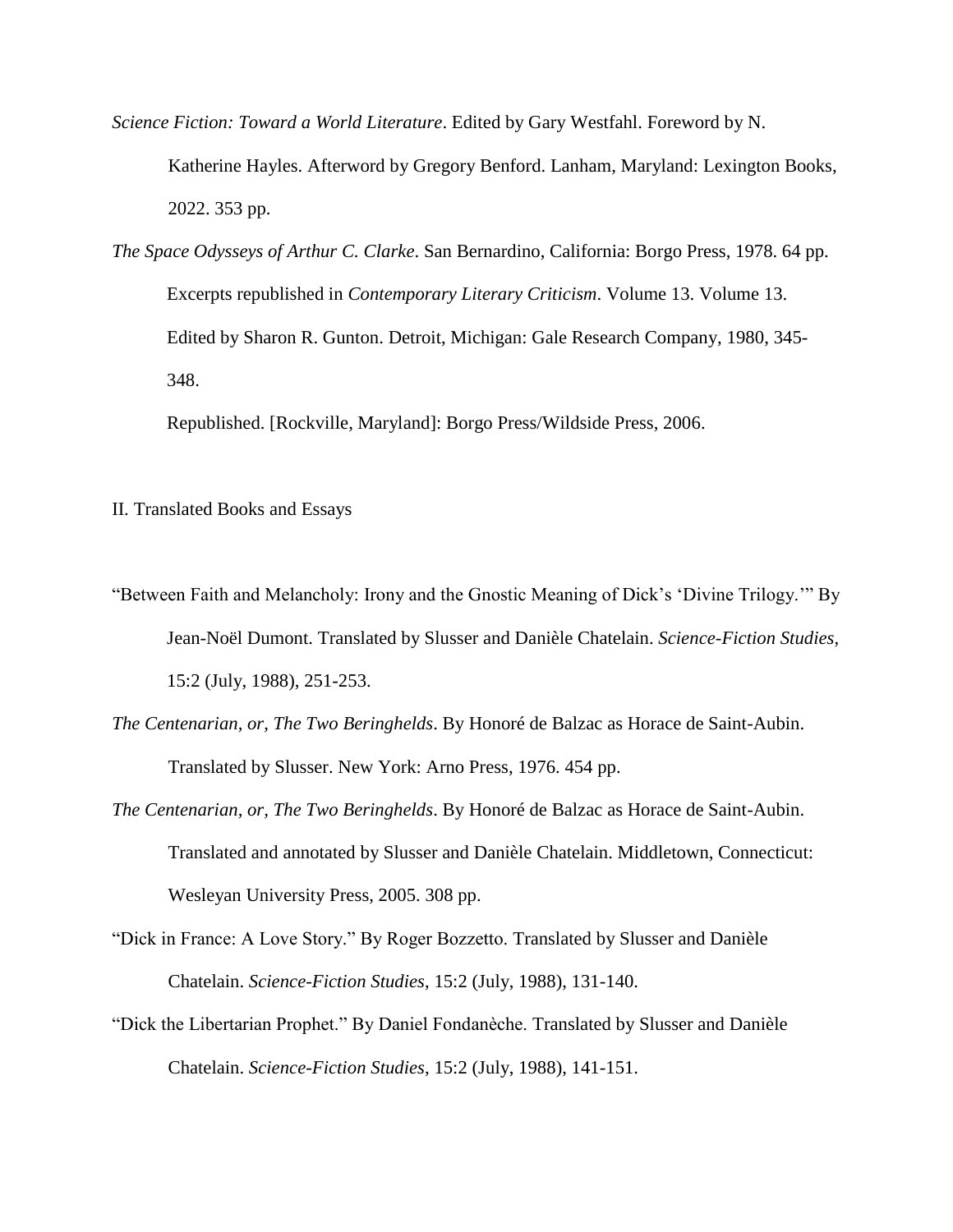- "How 'Dickian' Is the New French Science Fiction?" By Emmanuel Jouanne. Translated by Slusser and Danièle Chatelain. *Science-Fiction Studies*, 15:2 (July, 1988), 226-231.
- *A Priest in 1935*. By Jules Verne. Translated and annotated by Slusser and Danièle Chatelain. Edited by Brian Taves. Albany, Georgia: BearManor Fiction, 2016. 306 pp.
- *Three Science Fiction Novellas: From Prehistory to the End of Mankind*. By J.-H. Rosny Aîné. Translated and annotated by Slusser and Danièle Chatelain. Middletown, Connecticut: Wesleyan University Press, 2012. 148 pp.
- *The Xipehuz and the Death of the Earth*. By J.-H. Rosny Aîné. Translated by Slusser. New York: Arno Press, 1978. 183 pp.

III. Works as Editor

- *Aliens: The Anthropology of Science Fiction*. (With Eric S. Rabkin) Carbondale: Southern Illinois University Press, 1987. 243 pp.
- "Balzac's Paris: A Guided Tour." Website of images and accompanying texts, written and edited by "Curators" Slusser and Danièle Chatelain. University of California, Riverside, posted February 16, 2005. At<http://www.balzacsparis.ucr.edu/index.html>.
- *Bridges to Fantasy*. (With Eric S. Rabkin and Robert Scholes) Carbondale: Southern Illinois University Press, 1982. 231 pp.
- *Bridges to Science Fiction*. (With George R. Guffey and Mark Rose) Carbondale: Southern Illinois University Press, 1980. 168 pp.
- *Coordinates: Placing Science Fiction and Fantasy*. (With Eric S. Rabkin and Robert Scholes) Carbondale: Southern Illinois University Press, 1983. 209 pp.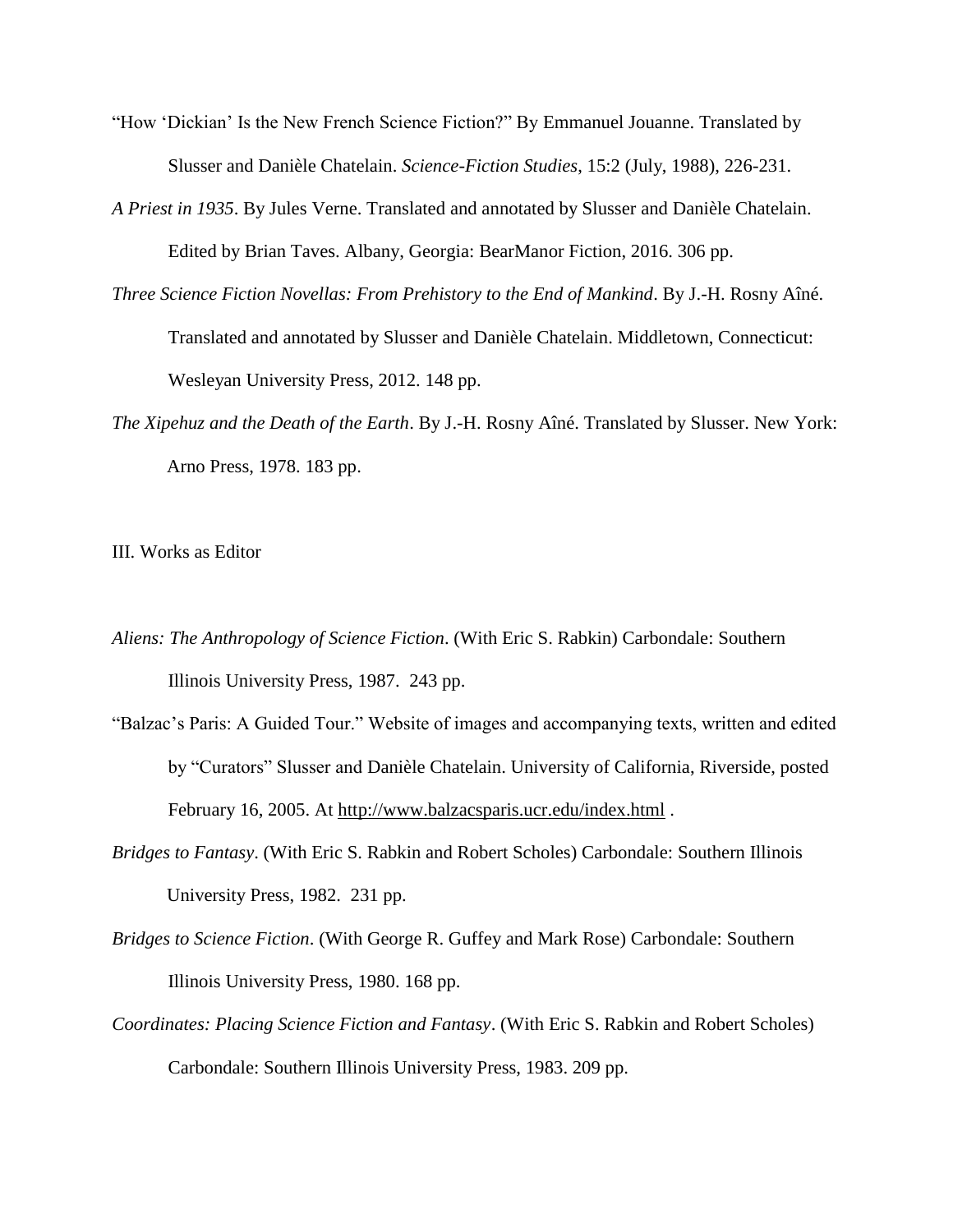"The Eaton Sequence." (With Arthur B. Evans, Terry Harpold, and Rob Latham) *Verniana*, 2 (2009-2010), 73-193.

Contents available online at<http://www.verniana.org/volumes/02/index.en.html>.

- *The Fantastic Other: An Interface of Perspectives*. (With Brett Cooke and Jaume Marti-Olivella) Amsterdam and Atlanta, Georgia: Editions Rodopi, 1998. 276 pp.
- *Fiction Two Thousand: Cyberpunk and the Future of Narrative*. (With Tom Shippey) Athens: University of Georgia Press, 1992. 303 pp.
- *Fights of Fancy: Armed Conflict in Science Fiction and Fantasy*. (With Eric S. Rabkin) Athens: University of Georgia Press, 1993. 223 pp.
- *Foods of the Gods: Eating and the Eaton in Fantasy and Science Fiction*. (With Gary Westfahl and Eric S. Rabkin) Athens: University of Georgia Press, 1996. 253 pp.
- *Genre at the Crossroads: The Challenge of Fantasy*. (With Jean-Pierre Barricelli) Riverside, California: Xenos Press, 2003. 238 pp.
- *Hard Science Fiction*. (With Eric S. Rabkin) Carbondale: Southern Illinois University Press, 1986. 284 pp.
- *H. G. Wells's Perennial Time Machine: Selected Essays from the Centenary Conference "The Time Machine: Past, Present, and Future," Imperial College, London, July 26-29, 1995*. (With Patrick Parrinder and Danièle Chatelain) Athens: University of Georgia Press, 2001. 216 pp.
- *Immortal Engines: Life Extension and Immortality in Science Fiction and Fantasy*. (With Gary Westfahl and Eric S. Rabkin) Athens: University of Georgia Press, 1996. 243 pp. *Intersections: Fantasy and Science Fiction*. (With Eric S. Rabkin) Carbondale: Southern Illinois

University Press, 1987. 252 pp.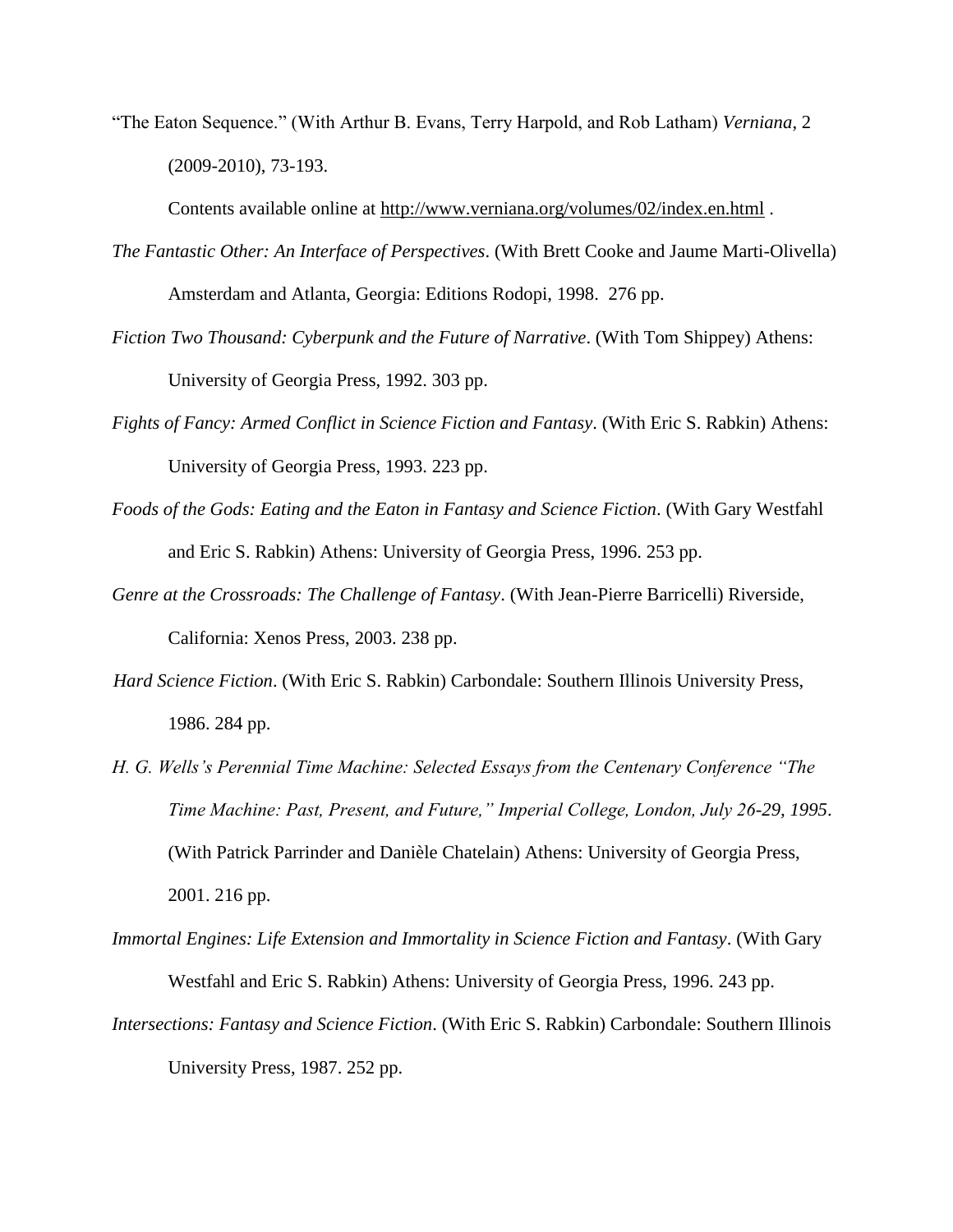- *Mindscapes: The Geographies of Imagined Worlds*. (With Eric S. Rabkin) Carbondale: Southern Illinois University Press, 1988. 302 pp.
- *No Cure for the Future: Disease and Medicine in Science Fiction and Fantasy*. (With Gary Westfahl) Westport, Connecticut: Greenwood Press, 2002. 184 pp.
- *Nursery Realms: Children in the Worlds of Science Fiction, Fantasy, and Horror*. (With Gary Westfahl) Athens: University of Georgia Press, 1999. 223 pp.
- Out of This World: A Voyage through 300 Years of Science Fiction and Fantasy: An Exhibition Presented by the Eaton Collection in the Rivera Library at the University of California, Riverside, Displayed at the XXXI California International Antiquarian Book Fair, Los Angeles Convention Center, February 13-15, 1998. Compiled by George Slusser. Privately printed, 1998. 38 leaves.
- *Science Fiction and Market Realities*. (With Gary Westfahl and Eric S. Rabkin) Athens: University of Georgia Press, 1996. 220 pp.
- *Science Fiction and the Two Cultures: Essays on Bridging the Gap Between the Sciences and the Humanities*. (With Gary Westfahl) Jefferson, North Carolina: McFarland Publishers, 2009. 282 pp.
- *Science Fiction, Canonization, Marginalization, and the Academy*. (With Gary Westfahl) Westport, Connecticut: Greenwood Press, 2002. 182 pp.

Unauthorized translation into Slovenian and republication as *Znanstvena Fantastika, Kanonizacija, Marginalizacija in Akademsko*. Ljubljana: Zalozniski atelje Blodnjak, 2004 or 2005.

*Shadows of the Magic Lamp: Fantasy and Science Fiction in Film*. (With Eric S. Rabkin) Carbondale: Southern Illinois University Press, 1985. 259 pp.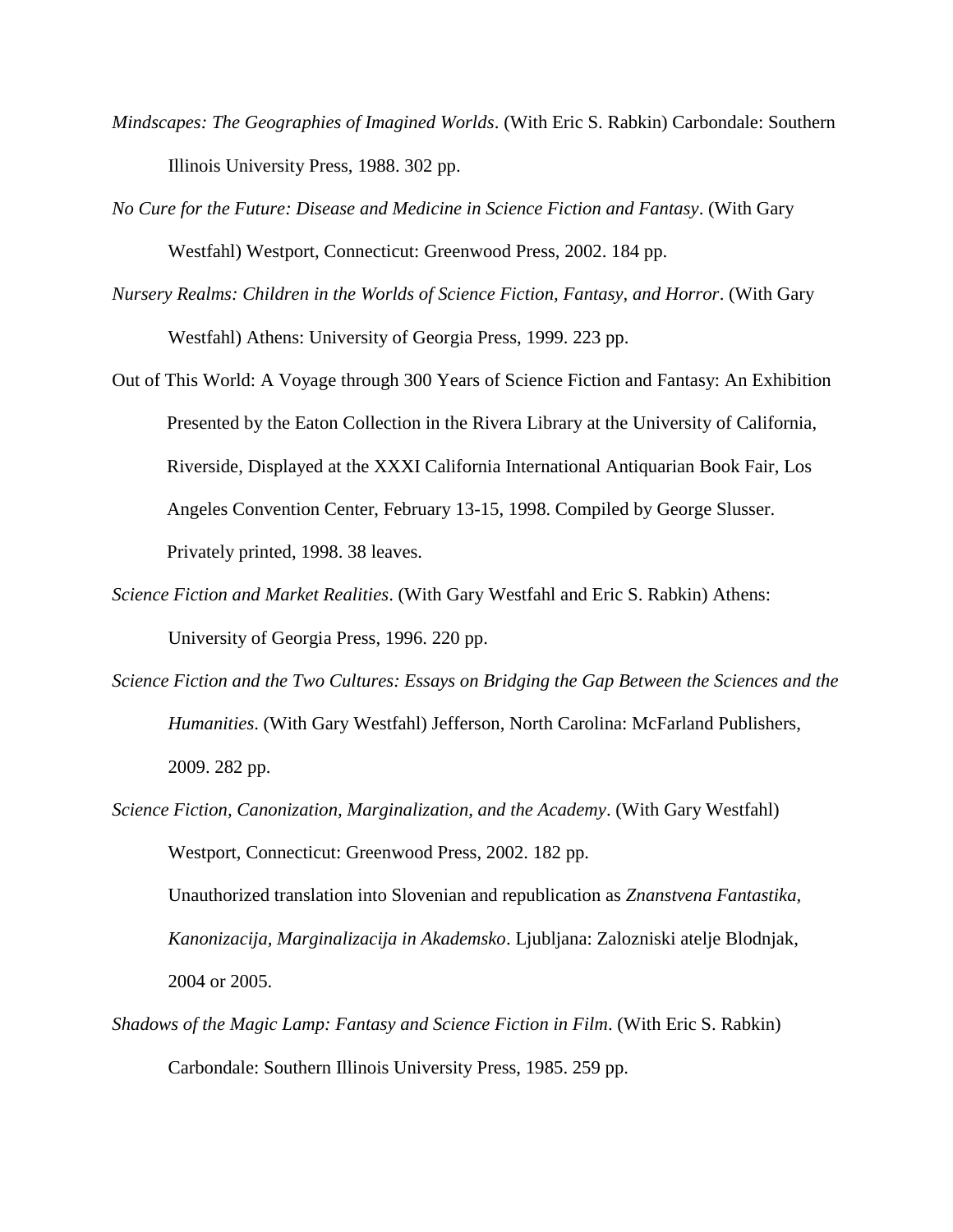- "Special Issue: Science Fiction in France." Special issue of *Science-Fiction Studies*, 16:3 (November, 1989).
- *Storm Warnings: Science Fiction Confronts the Future*. (With Colin Greenland and Eric S. Rabkin) Carbondale: Southern Illinois University Press, 1987. 278 pp.
- *Styles of Creation: Aesthetic Technique and the Creation of Fictional Worlds*. (With Eric S. Rabkin) Athens: University of Georgia Press, 1992. 271 pp.
- *Transformations of Utopia: Changing Views of the Perfect Society*. (With Paul Alkon, Roger Gaillard, and Danièle Chatelain) New York: AMS Press, 1999. 342 pp.
- *Unearthly Visions: Approaches to Science Fiction and Fantasy Art*. (With Gary Westfahl and

Kathleen Church Plummer) Westport, Connecticut: Greenwood Press, 2002. 166 pp.

- *Visions of Mars: Essays on the Red Planet in Fiction and Science*. (With Howard V. Hendrix and Eric S. Rabkin) Jefferson, North Carolina: McFarland Publishers, 2011. 216 pp.
- *Worlds Enough and Time: Explorations of Time in Science Fiction and Fantasy*. (With Gary Westfahl and David Leiby) Westport, Connecticut: Greenwood Press, 2002. 198 pp.

## IV. Essays

- "The *And* in Fantasy and Science Fiction." *Intersections: Fantasy and Science Fiction*. Edited by Slusser and Eric S. Rabkin. Carbondale: Southern Illinois University Press, 1987, 133- 170.
- "Arrows and Riddles of Time: Scientific Models of Time Travel." (With Robert Heath) *Worlds Enough and Time: Explorations of Time in Science Fiction and Fantasy*. Edited by Gary Westfahl, Slusser, and David Leiby. Westport, Connecticut: Greenwood Press, 2002, 11-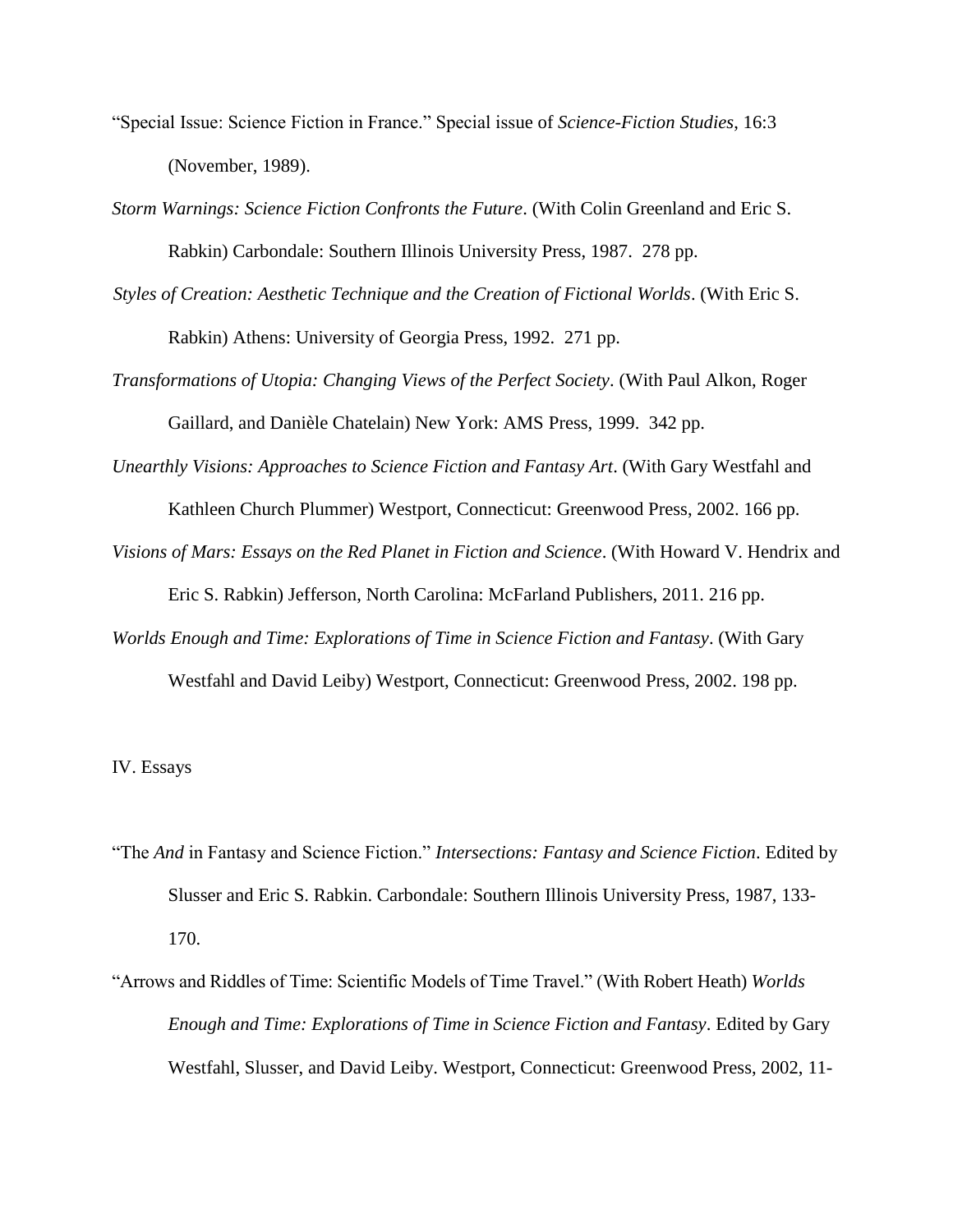- 24.
- "Balzac's *Centenarian* and French Science Fiction." (With Danièle Chatelain) *The Centenarian, or, The Two Beringhelds*. By Honoré de Balzac as Horace de Saint-Aubin. Translated and annotated by Slusser and Chatelain. Middletown, Connecticut: Wesleyan University Press, 2005, xxi-lvi.

"The Beginnings of *Fiction*." *Science-Fiction Studies*, 16:3 (November, 1989), 307-337.

"Beyond 1984: Utopia in Science Fiction." *Arts and Architecture*, 2:4 (1984), 42-55.

- "Bookscapes: Science Fiction in the Library of Babel." *Mindscapes: The Geographies of Imagined Worlds*. Edited by Slusser and Eric S. Rabkin. Carbondale: Southern Illinois University Press, 1988, 88-118.
- "Breaking the Mind Circle: De Quincey's 'The English Mail Coach' and the Origins of Science Fiction." *Extrapolation*, 42:2 (Summer, 2001), 111-123.
- "Convention and Displacement: Narrator, Naratee, and Virtual Reader in Science Fiction." (With Danièle Chatelain) *Speaking Science Fiction: Dialogues and Interpretations*. Edited by Andy Sawyer and David Seed. Liverpool: Liverpool University Press, 2000, 158-178.
- "Conveying Unknown Worlds: Patterns of Communication in Science Fiction." (With Danièle Chatelain). *Science Fiction Studies*, 29:2 (July, 2002), 161-185.
- "The Creation of Scientific Wonder: Jules Verne's Dialogue with Claude Bernard." (With Danièle Chatelain) *Verniana: Jules Verne Studies*, 2 (2009/2010), 89-124.

Available online at<http://www.verniana.org/volumes/02/HTML/Slusser.html> .

"Current Research in the Eaton Collection." *The J. Lloyd Eaton Collection Newsletter*, 1:2 (Fall, 1989), 7.

"Cyberpunk and Beyond: The Fiction 2000 Conference." *The J. Lloyd Eaton Collection*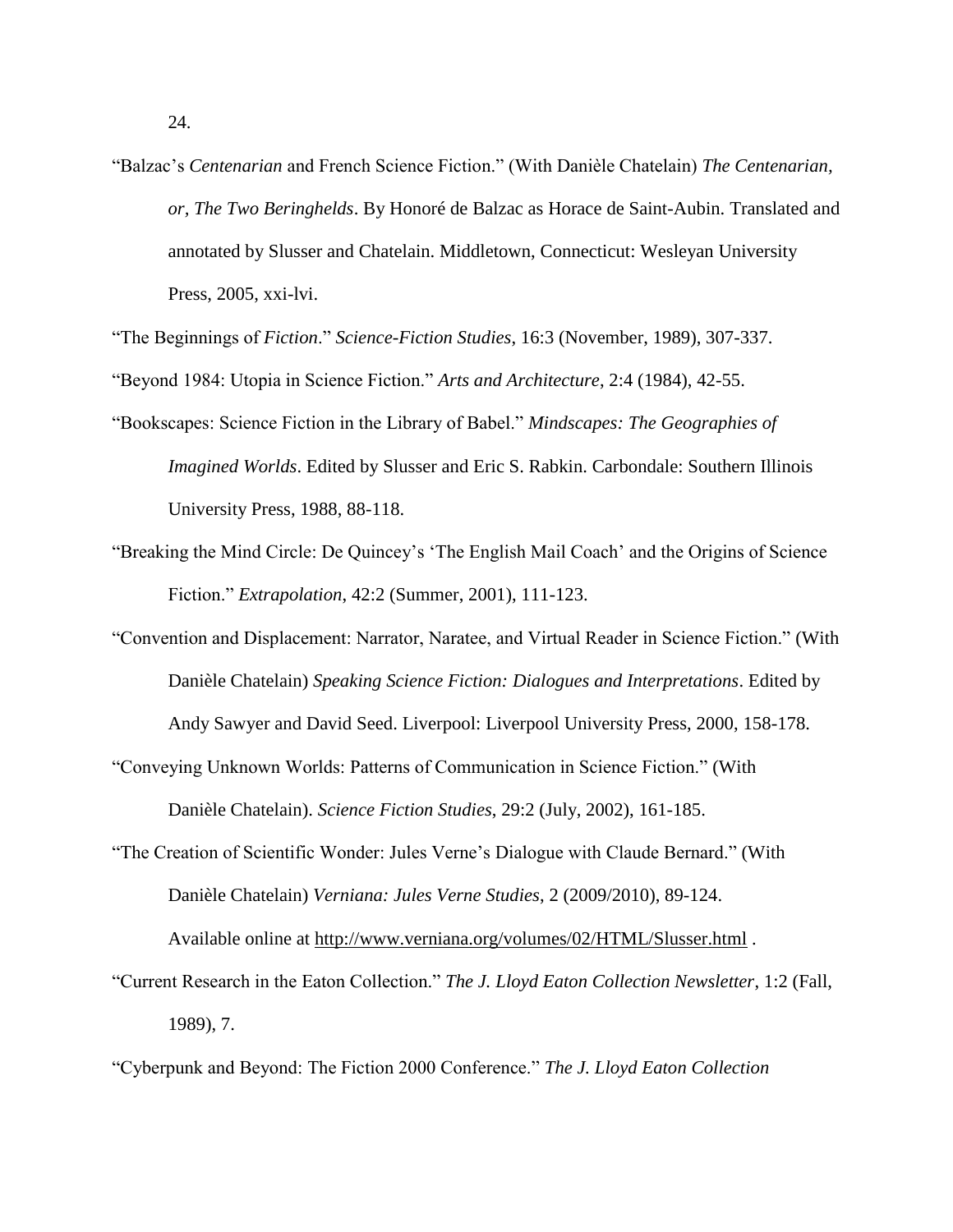*Newsletter*, 1:2 (Fall, 1989), 1, 3, 5, 10.

- "Death and the Mirror: Existential Fantasy." *Coordinates: Placing Science Fiction and Fantasy*. Edited by Slusser, Eric S. Rabkin, and Robert Scholes. Carbondale: Southern Illinois University Press, 1983, 150-176.
- "Descartes Meets Edgar Rice Burroughs: Beating the Rationalist Equations in Zamiatin's *We*." *Canadian-American Slavic Studies*, 45:3/4 (2011), 307-328.
- "Dimorphs and Doubles: J. D. Bernal's 'Two Cultures' and the Transhuman Promise." *Science Fiction and the Two Cultures: Essays on Bridging the Gap Between the Sciences and the Humanities*. Edited by Gary Westfahl and Slusser. Jefferson, North Carolina: McFarland Publishers, 2009, 96-129.
- "Doing Science in the Spirit World: Order, Chaos and H. G. Wells in *A Billion Years till the End of the Earth*." *Extrapolation*, 44:2 (Summer, 2003), 147-168.

"Ellison Wins Milford Award." *Locus*, No. 306 (July, 1986), 6.

- "Fantasy, Science Fiction, Mystery, Horror." *Shadows of the Magic Lamp: Fantasy and Science Fiction in Film*. Edited by Slusser and Eric S. Rabkin. Carbondale: Southern Illinois University Press, 1985, 208-230.
- "Farerne Vid at Exsperimentere: Jules Verne og det Amerikanske Ensomme Geni." *Passage*, 20/21(1995), 99-119.

Republished in English as "The Perils of an Experiment: Jules Verne and the American Lone Genius." *Extrapolation*, 40:2 (Summer, 1999), 101-115.

"Fascinantul Tărâm al Science Fiction-ul Românesc." Translated by Cristian Tamaş. At <http://fantastica.ro/fascinantul-taram-al-science-fiction-ul-romanesc/> .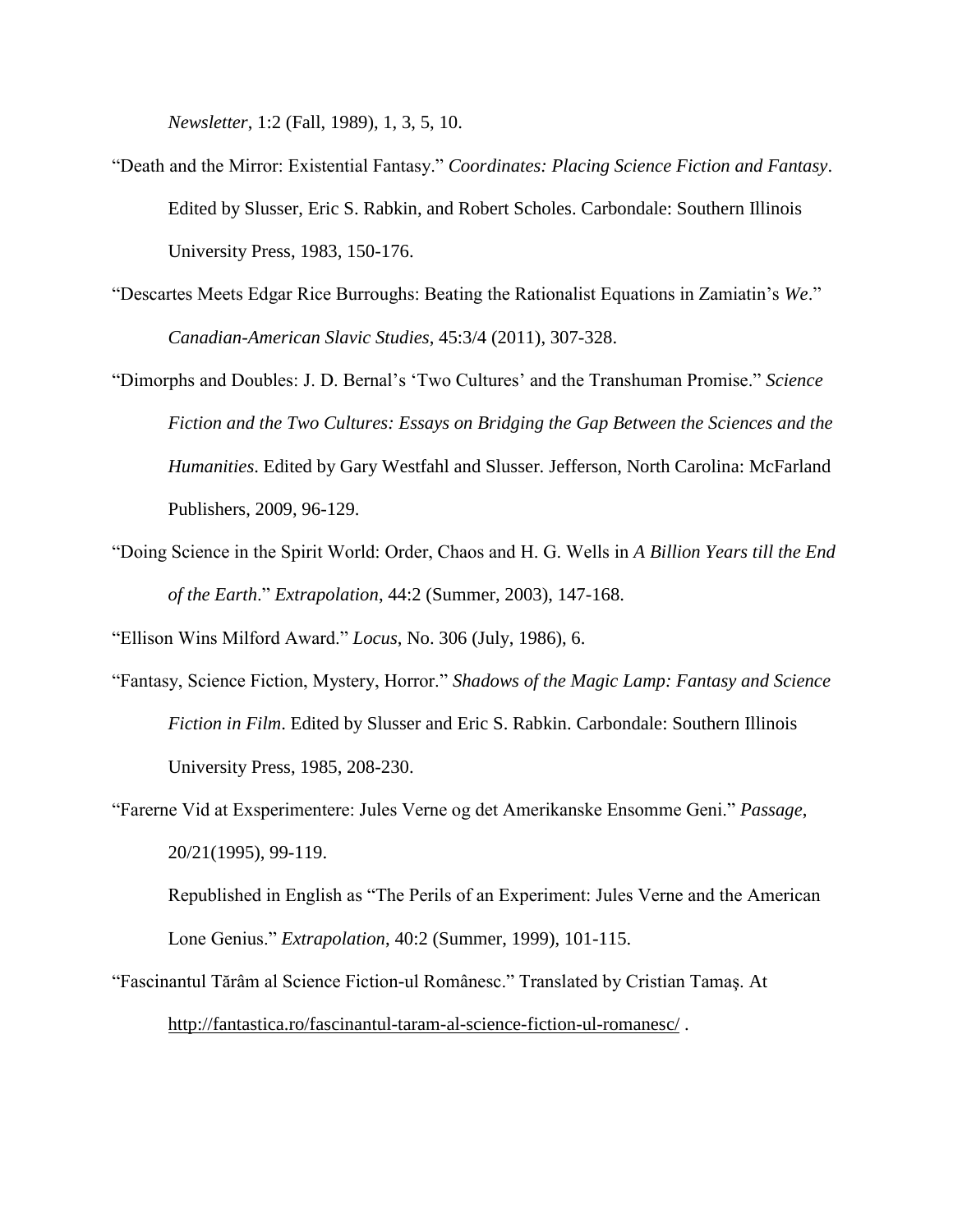"Father of the Strugatskys: The Origins of Russian Science Fantasy." *Science Fiction and the Dismal Science: Essays on Economics in and of the Genre*. Edited by Gary Westfahl, Gregory Benford, Howard V. Hendrix, and Jonathan Alexander. Jefferson, North Carolina: McFarland Publishers, 2019, 137-157.

"Flying to the Moon in French and American Science Fiction." (With Danièle Chatelain) *Space and Beyond: The Frontier Theme in Science Fiction*. Edited by Gary Westfahl. Westport, Connecticut: Greenwood Press, 2000, 25-33.

Republished as "Flying to the Moon in the French *Bande Dessinée*." *Bridges to Science Fiction and Fantasy: Outstanding Essays from the J. Lloyd Eaton Conferences*. Edited by Gregory Benford, Gary Westfahl, Howard V. Hendrix, and Joseph D. Miller. Jefferson, North Carolina: McFarland Publishers, 2018, 195-202.

- "The Forever Child: *Ender's Game* and the Mythic Universe of Science Fiction." *Nursery Realms: Children in the Worlds of Science Fiction, Fantasy, and Horror*. Edited by Gary Westfahl and Slusser. Athens: University of Georgia Press, 1999, 73-90.
- "Frank McConnell the Jazzman." *The Science of Fiction and the Fiction of Science: Collected Essays on SF Storytelling and the Gnostic Imagination*. By Frank McConnell. Edited by Gary Westfahl. Foreword by Neil Gaiman. Jefferson, North Carolina: McFarland Publishers, 2009, 178-179.
- "The Frankenstein Barrier." *Fiction Two Thousand: Cyberpunk and the Future of Narrative*. Edited by Slusser and Tom Shippey. Athens, Georgia: University of Georgia Press, 1992, 46-71.

Available online at<http://knarf.english.upenn.edu/Articles/slusser.html>.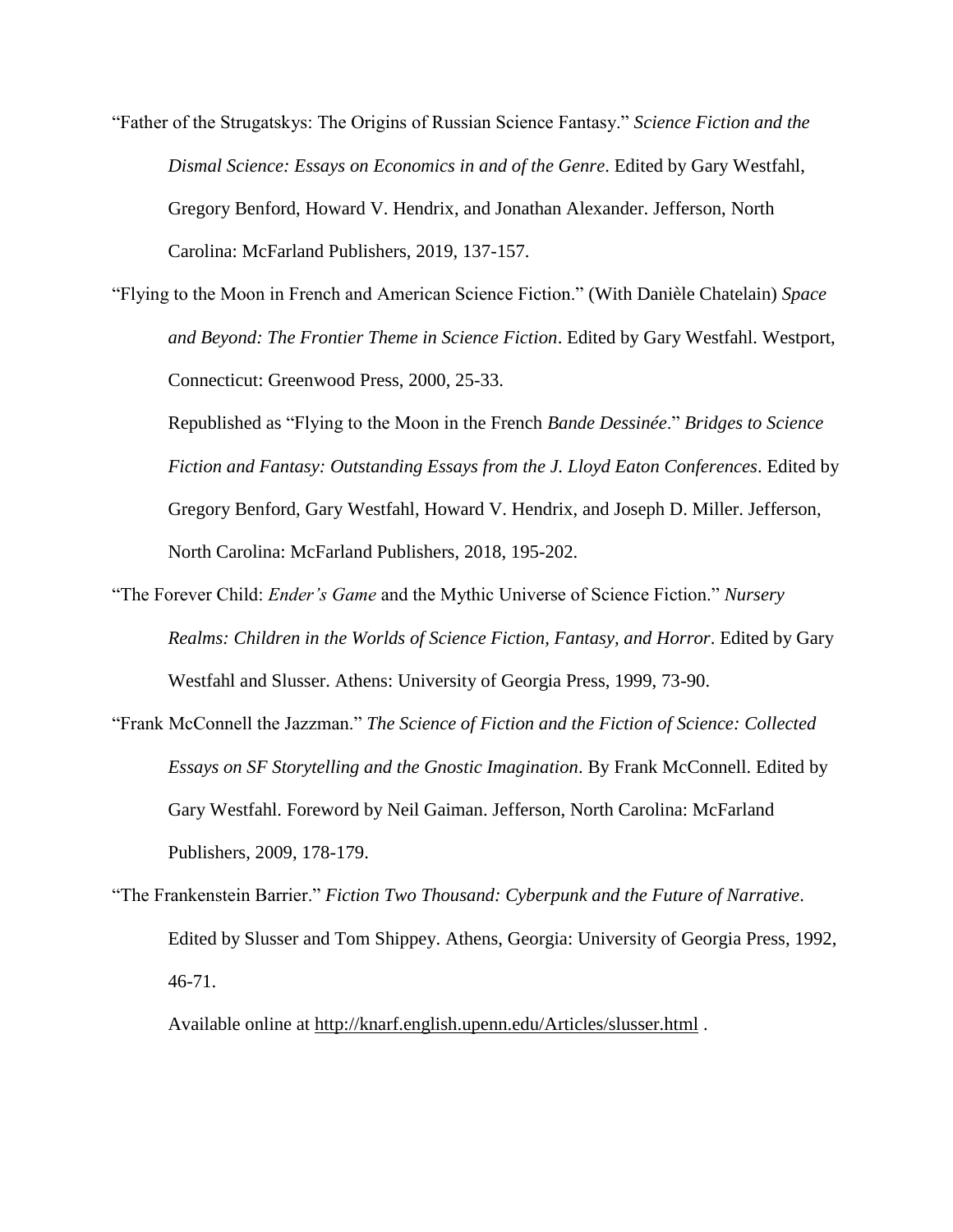"Future Liberty: Benjamin Constant in the Light of Speculative Fiction." *Historical Reflections/Réflexions Historiques*, 28:3 (Fall, 2002), 493-512.

"Gates of Ivory and Gates of Horn: Teaching the Craft and the Art of Scholarly Publishing in the University." *The Grad Student's Guide to Getting Published*. Edited by Alida Allison and Terri Frongia. New York: Prentice-Hall, 1992, 42-56.

"The Ghost in the Canon: 'High Culture' Repressions of Science Fiction." *Genre at the Crossroads: The Challenge of Fantasy*. Edited by Slusser and Jean-Pierre Barricelli. Riverside, California: Xenos Press, 2003, 3-20.

"Gifts to the Eaton Collection." *The J. Lloyd Eaton Collection Newsletter*, 1:2 (Fall, 1989), 11.

"Going Mobile: Tradition, Technology, and the Cultural Monad." *World Weavers: Globalization, Science Fiction, and the Cybernetic Revolution*. Edited by Wong Kin Yuen, Gary Westfahl, and Amy Kit-sze Chan. Hong Kong: Hong Kong University Press, 2005, 7-24.

"Harlan Ellison: *Deathbird Stories*." *Critical Insights: Harlan Ellison*. Edited by Joseph Francavilla. Pasadena, California: Salem Press, 2012, 37-59.

"Heinlein's Fallen Futures." *Extrapolation*, 36:2 (Summer, 1995), 96-112.

"Heinlein's Perpetual Motion Fur Farm." *Science-Fiction Studies*, 9:1 (March, 1982), 51-67.

"History, Historicity, Story." *Science-Fiction Studies*, 15:2 (July, 1988), 187-214. Republished in *On Philip K. Dick: 40 Articles From Science-Fiction Studies*. Edited by R. D. Mullen, Istvan Csicsery-Ronay, Jr., Arthur B. Evans, and Veronica Hollinger. Terre Haute, Indiana: SF-TH Inc., 1992, 199-222.

"The Homeostatic Culture Machine." *Science Fiction and Market Realities*. Edited by Gary Westfahl, Slusser, and Eric S. Rabkin. Athens: University of Georgia Press, 1996, 78-97.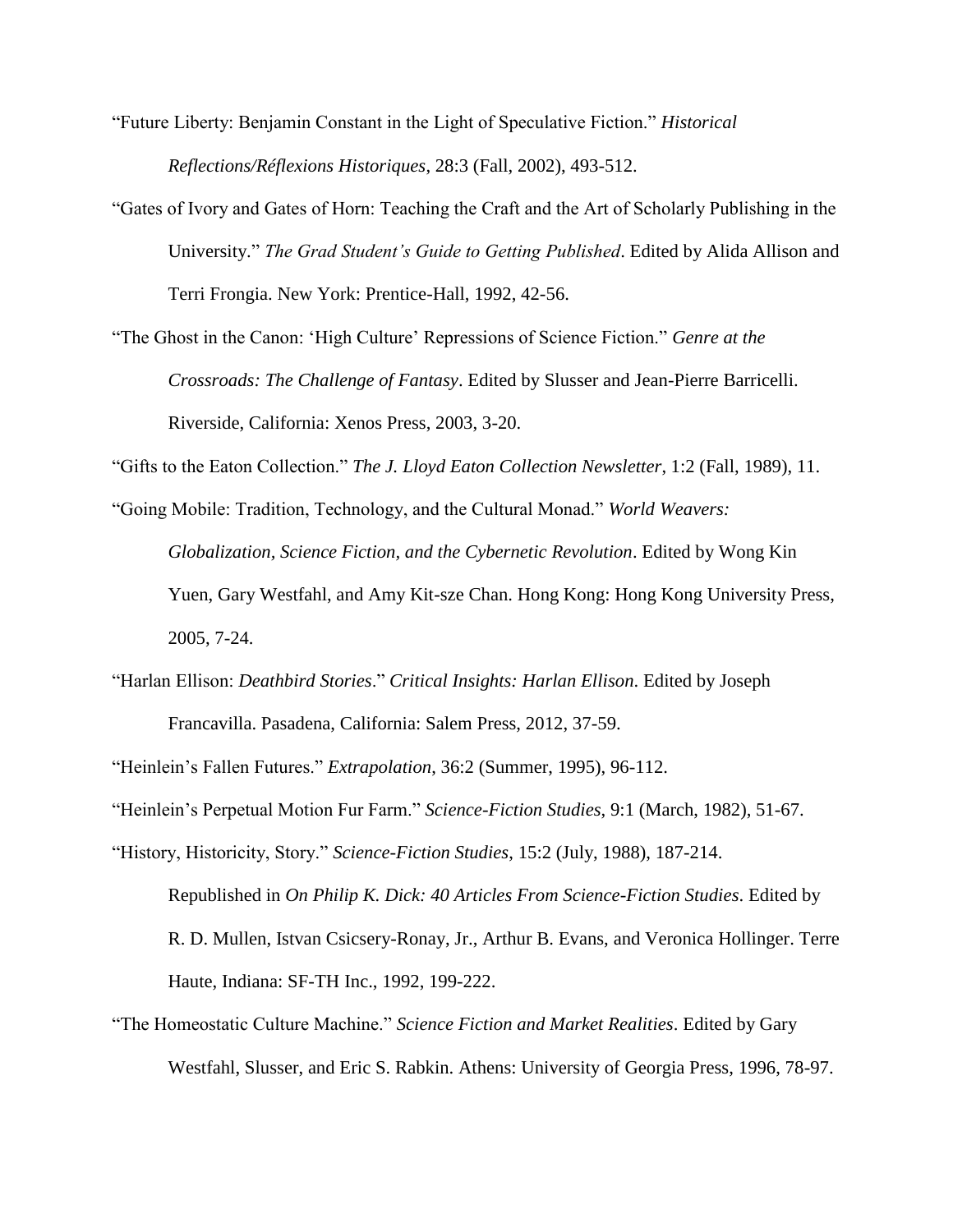- "The Ideal Worlds of Science Fiction." *Hard Science Fiction*. Edited by Slusser and Eric S. Rabkin. Carbondale: Southern Illinois University Press, 1986, 214-244.
- "The Immunology of Science Fiction: Guy de Maupassant's 'Horla,' The Medical Frame, and the Evolution of Genres." *No Cure for the Future: Disease and Medicine in Science Fiction and Fantasy*. Edited by Gary Westfahl and Slusser. Westport, Connecticut: Greenwood Press, 2002, 67-82.

"The J. Lloyd Eaton Collection." *Special Collections*, 2:1/2 (Fall/Winter, 1982), 25-38.

- "Jules Verne in the Eaton Collection." *The J. Lloyd Eaton Collection Newsletter*, 1:3 (Winter, 1990), 6-7. Officially uncredited, but it reads like Slusser's work, and he is listed as one contributor to the issue.
- "Last Men and First Women: The Dynamics of Life Extension in Shaw and Heinlein." *Shaw and Science Fiction*. Shaw: The Annual of Bernard Shaw Studies, Volume 17. Edited by Milton T. Wolf. University Park: Pennsylvania State University Press, 1997, 133-154.
- "Literary MTV: The Cyberpunk Phenomenon." *Mississippi Review*, 16:2/3 (1988), 279-288. Expanded and republished as "Literary MTV" in *Storming the Reality Studio*. Edited by Larry McCaffery. Durham: Duke University Press, 1991, 334-342. Translated into German and republished as ["Literarisches MTV: Ein Streifzug Durch den](http://sffrd.library.tamu.edu/browse/60407/)  [Cyberpunk.](http://sffrd.library.tamu.edu/browse/60407/)" *Das Science Fiction Jahr*. No. 6. 1991. Edited by Wolfgang Jeschke. München: Heyne, 1991, 349-363.
- "Literature and Science." (With George R. Guffey) *Interrelations of Literature*. Edited by Jean-Pierre Barricelli and Joseph Gibaldi. New York: Modern Language Association, 1982, 176-204.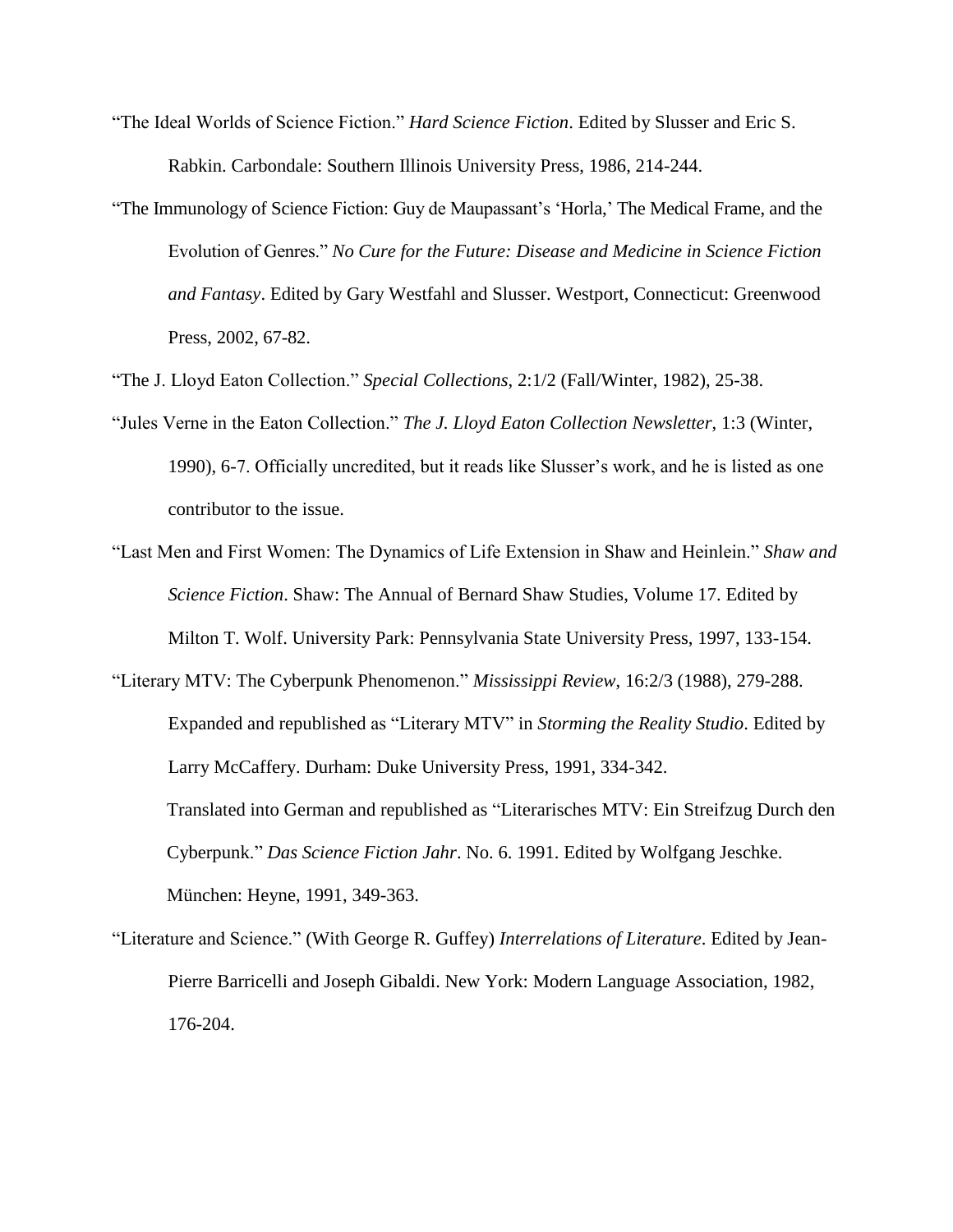- "The Martians Among Us: Wells and the Strugatskys." *Visions of Mars: Essays on the Red Planet in Fiction and Science*. Edited by Howard V. Hendrix, Slusser, and Eric S. Rabkin. Jefferson, North Carolina: McFarland Publishers, 2011, 56-72. Translated into Romanian by Cristian Tamas as "Martienii Printre Noi: Wells și Frații Strugatki." Fantastica website, posetd on April 3, 2013. First part at <http://fantastica.ro/martienii-printre-noi-wells-si-fratii-strugatki/> .
- "Metamorphoses of the Dragon." *Aliens: The Anthropology of Science Fiction*. Edited by Slusser and Eric S. Rabkin. Carbondale: Southern Illinois University Press, 1987, 43-66.
- "Modern French SF in its Cultural and Literary Context." *Rediscovering French Science-Fiction in Literature, Film and Comics: From Cyrano to Barbarella*. Edited by Philippe Mather and Sylvian Rheault. Newcastle; Cambridge Scholars Publishing, 2015, 65-74.
- "Multiculturalism and the Cultural Dynamics of Classic American Science Fiction." *Science Fiction, Canonization, Marginalization, and the Academy*. Edited by Gary Westfahl and Slusser. Westport, Connecticut: Greenwood Press, 2002, 103-117.
- "Music, Irony, Aggression: Hoffmann's Johannes Kreisler and the Creation of Horror." *Genre at the Crossroads: The Challenge of Fantasy*. Edited by Slusser and Jean-Pierre Barricelli. Riverside, California: Xenos Press, 2003, 116-143.
- "*Le Neveu de Rameau* and Hoffmann's Johannes Kreisler: Affinities and Influences." *Comparative Literature*, 27:4 (Fall, 1975), 327-343.
- "1960s Pulp-Kedel: Ace Books og Ursula K. Le Guin." *Passage – Tidsskrift for Litteratur og Kritik*, 26 (1997), 131-143.

Republished in English as "The Pulp Cauldron of the 1960s: Ace Books and Ursula K. Le Guin." *Science Fiction and the Dismal Science: Essays on Economics in and of the*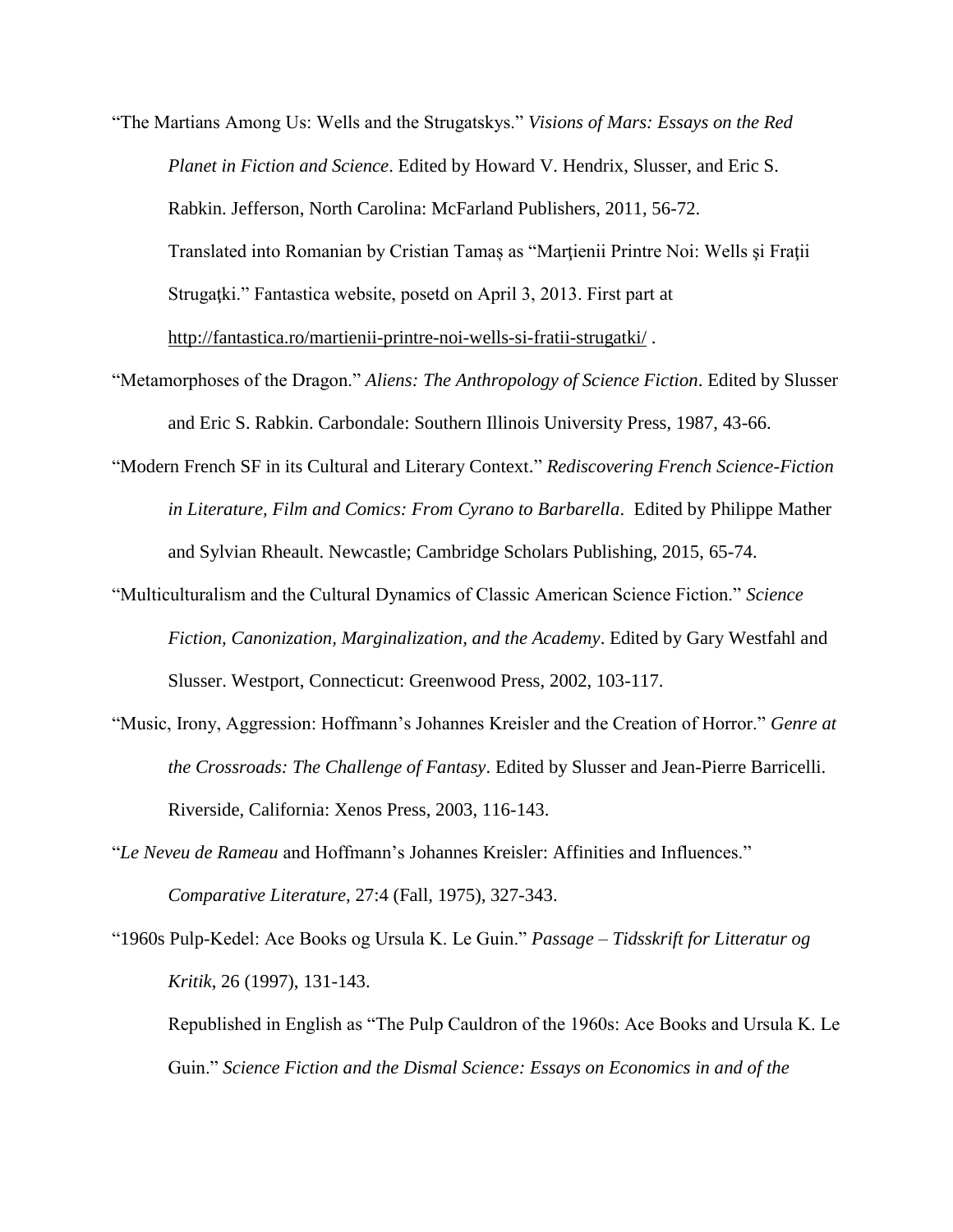*Genre*. Edited by Gary Westfahl, Gregory Benford, Howard V. Hendrix, and Jonathan Alexander. Jefferson, North Carolina: McFarland Publishers, 2019, 116-124.

- "Now We Know Why They're Afraid: Forum Response." *Genre at the Crossroads: The Challenge of Fantasy*. Edited by Slusser and Jean-Pierre Barricelli. Riverside, California: Xenos Press, 2003, 60-67.
- "The Origins of Science Fiction." *A Companion to Science Fiction*. Edited by David A. Seed. Malden, Massachusetts: Blackwell, 2005, 27-42.
- "The Origins of SF." Contribution to "Roundtable Discussion on Proto/Early Science Fiction." *Science Fiction Studies*, 36:2 (July, 2009), 200-201.
- "Paranormality: Science Fiction's Holy Grail." *The Yearbook of English Studies*, 37:2 (July 1, 2007), 24-44. Presumably a revision of the paper "Paranormality: Revisiting the Frankenstein Barrier at the Biological Interface" (with Danièle Chatelain) presented at the 2005 Eaton Conference.
- "Pilgrim Award Acceptance Speech." *Science Fiction Research Association Newsletter*, No. 143 (July/August, 1986), 19-27.
- "Pocket Apocalypse: American Survivalist Fictions from *Walden* to *The Incredible Shrinking Man*." *Imagining Apocalypse: Studies in Cultural Crisis*. Edited by David A. Seed. New York: St. Martin's Press, 2000, 118-135.
- "The Politically Correct Book of Science Fiction: Le Guin's Norton Collection." *Foundation: The Review of Science Fiction*, No. 60 (Spring, 1994), 67-84.
- "Reflections on Style in Science Fiction." *Styles of Creation: Aesthetic Technique and the Creation of Fictional Worlds*. Edited by Slusser and Eric S. Rabkin. Athens: University of Georgia Press, 1992, 3-23.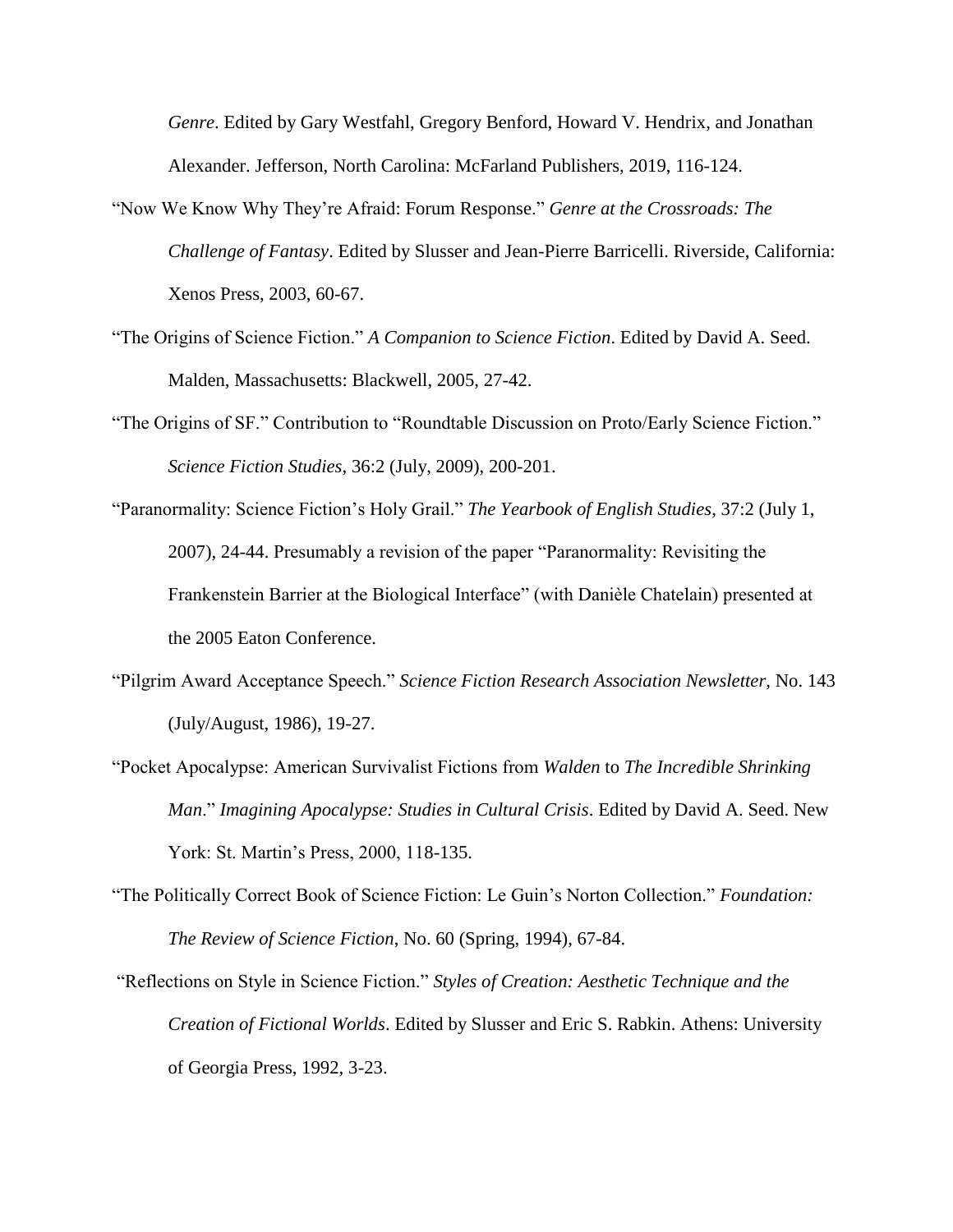"Re-Writing *The Time Machine* around Mrs. Watchett." (With Danièle Chatelain) *Cahiers Victoriens et Edouardiens: Revue du Centre d'Etudes et de Recherches Victoriennes et Edouardiennes de l'Université Paul Valéry, Montpellier*, 46 (October, 1997), 191-211. Republished as "Wells and the Sequency-Simultaneity Paradox: Heinlein's Rewriting of *The Time Machine* in 'By His Bootstraps.'" (With Danièle Chatelain) *H. G. Wells's Perennial Time Machine: Selected Essays from the Centenary Conference "The Time Machine: Past, Present, and Future," Imperial College, London, July 26-29, 1995*. Edited by Slusser, Patrick Parrinder, and Chatelain. Athens: University of Georgia Press, 2001, 160-175.

- "Robert Anson Heinlein, 1907-1988." *Science-Fiction Studies*, 53:3 (November, 1988), 385-386. Available online at<http://www.depauw.edu/sfs/notes/notes46/notes46.html> .
- "Rosny's Mars." *Visions of Mars: Essays on the Red Planet in Fiction and Science*. Edited by Howard V. Hendrix, Slusser, and Eric S. Rabkin. Jefferson, North Carolina and London: McFarland Publishers, 2011, 36-48.

"Science Fiction: Verne and Beyond." (With Danièle Chatelain) *Nature*, 513, No. 7517 (September 11, 2014), 169-170.

Available online at

<https://www.nature.com/nature/journal/v513/n7517/full/513169a.html>.

"Sciences of the Mind in French Science Fiction." *Annals of Scholarship*, 4:1 (1987), 95-109.

"Scientific Adventures and Rational Conjecture." *Books at UCR*, 12:3 (Spring, 1988), 1-3.

"The Solitary Eater in Science Fiction and Horror." *Foods of the Gods: Eating and the Eaton in Fantasy and Science Fiction*. Edited by Gary Westfahl, Slusser, and Eric S. Rabkin. Athens: University of Georgia Press, 1996, 56-75.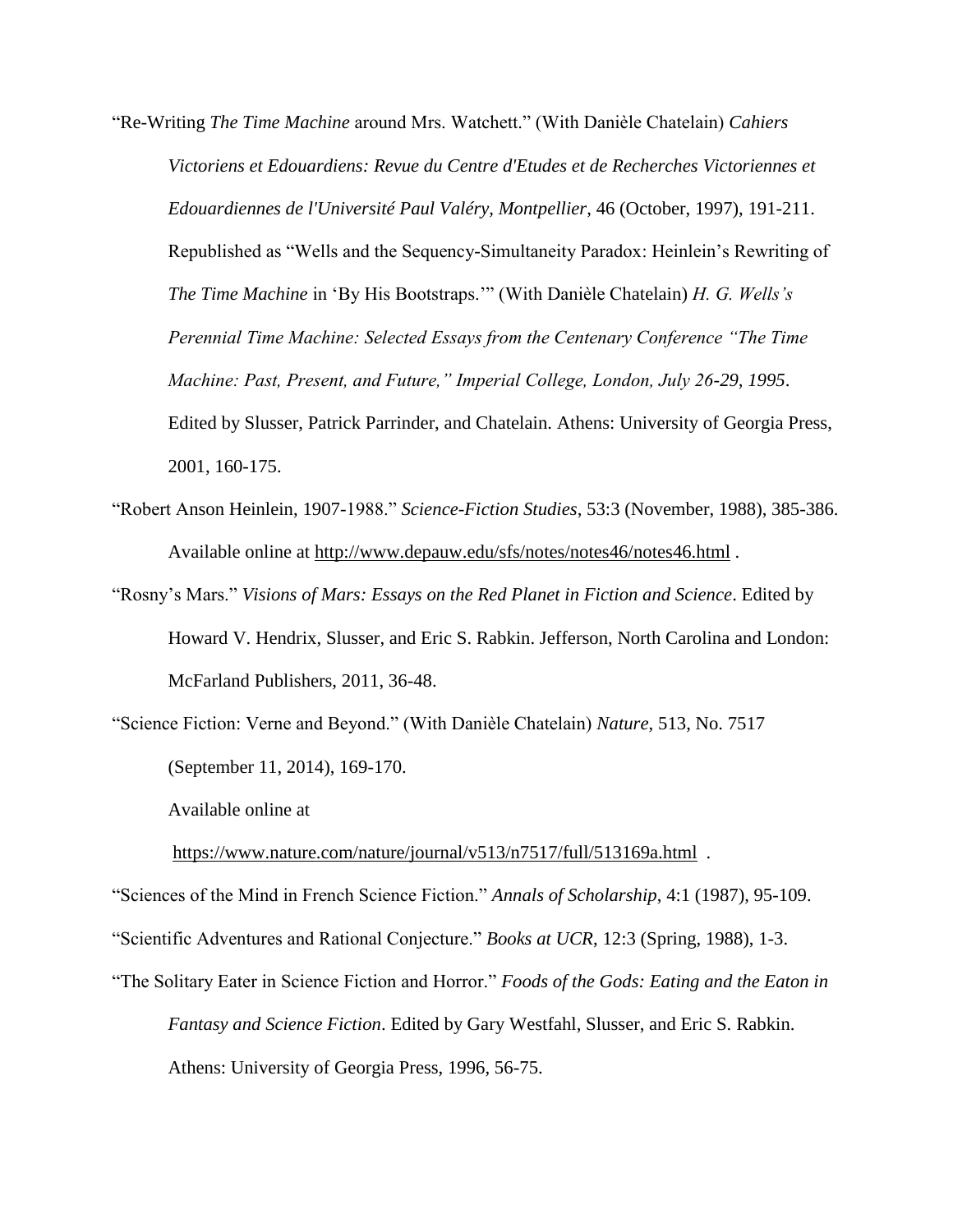"Souls on Ice: Cryonics and the Bodily Utopia." *Transformations of Utopia: Changing Views of the Perfect Society*. Edited by Slusser, Paul Alkon, Roger Gaillard, and Danièle Chatelain. New York: AMS Press, 1999, 139-152.

"Soviet Science Fiction**."** *The J. Lloyd Eaton Collection Newsletter*, 1:2 (Fall, 1989), 6.

"Spacetime Geometries: Time Travel and the Modern Geometrical Narrative." (With Danièle Chatelain) *Science-Fiction Studies*, 22:2 (July, 1995), 161-186.

Available online at<http://www.depauw.edu/sfs/backissues/66/slusser.html> .

- "Storm Warnings and Dead Zones: Imagination and the Future." *Storm Warnings: Science Fiction Confronts the Future*. Edited by Slusser, Colin Greenland, and Eric S. Rabkin. Carbondale: Southern Illinois University Press, 1987, 3-20.
- "Structures of Apprehension: Lem, Heinlein, and the Strugatskys." *Science-Fiction Studies*, 16:1 (March, 1989), 1-37.
- "A Tale of Two Science Fictions: H. G. Wells in France and the Soviet Union." With Danièle Chatelain. *The Reception of H. G. Wells in Europe*. Edited by Patrick Parrinder and John S. Partington. New York: Continuum, 2005, 280-301.
- "Third World Fantasies." *Fights of Fancy: Armed Conflict in Science Fiction and Fantasy*. Edited by Slusser and Eric S. Rabkin. Athens: University of Georgia Press, 1993, 170- 193.

"Who's Afraid of Science Fiction?" *Foundation: The Review of Science Fiction*, No. 42 (Spring,

<sup>&</sup>quot;Verne Transforms the Gothic: *Un Prêtre en 1839*." *Collectionner l'Extraordinaire, Sonder l'Ailleurs: Essais sur Jules Verne en Hommage à Jean-Michel Margot*. Edited by Terry Harpold, Daniel Compère, and Volker Dehs, with the participation of C. William Sheard. Amiens: AARP-Centre Rocambole: Encrage Édition, 2015, 207-224.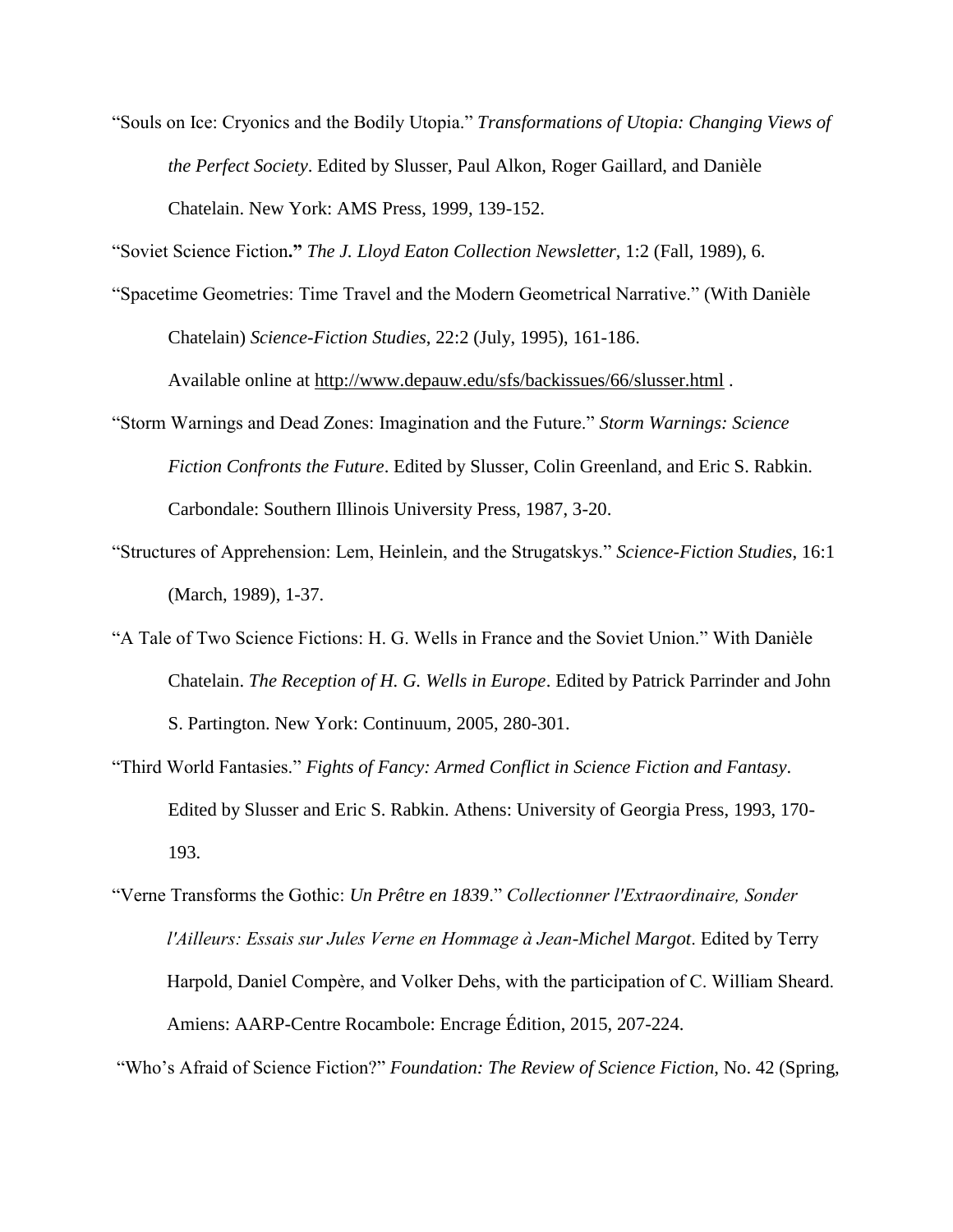1988), 5-18.

"Why They Kill Jules Verne: Science Fiction and Cartesian Culture." *Science Fiction Studies*, 32:1 (March, 2005), 61-79.

Available online at<http://www.depauw.edu/sfs/backissues/95/slusser95.htm>.

Note: in addition to the above listed items from *The J. Lloyd Eaton Collection Newsletter*, all three issues include unsigned news items that may have been written by Slusser, though their style does not establish him as the author.

V. Reviews and Review-Essays

"Did Fellini Dream of Venusian Sheep?" Review-essay on *The Great Romance: A Rediscovered Utopian Adventure* by "The Inhabitant." *Science Fiction Studies*, 36:2 (July, 2009), 333- 338.

Available online at [http://www.depauw.edu/sfs/review\\_essays/slusser108.htm](http://www.depauw.edu/sfs/review_essays/slusser108.htm) .

"French Science Fiction: The Occluded Genre." Review-essay on *La Science-Fiction Française au XXe Siècle (1900-1968): Essai de Socio-Poétique d'un Genre en Émergence* by Jean-Marc Gouanvic**.** *Science-Fiction Studies*, 23:2 (July, 1996), 276-284.

Available online at [http://www.depauw.edu/sfs/review\\_essays/sluss69.htm](http://www.depauw.edu/sfs/review_essays/sluss69.htm) .

"Le Guin and the Future of Science-Fiction Criticism." Review-article on *Le Guin and Identity in Contemporary Fiction* by Bernard Selinger and *Understanding Ursula K. Le Guin* by Elizabeth Cummins**.** *Science-Fiction Studies*, 18:1 (March, 1991), 110-115. Available online at [http://www.depauw.edu/sfs/review\\_essays/sluss53.htm](http://www.depauw.edu/sfs/review_essays/sluss53.htm) .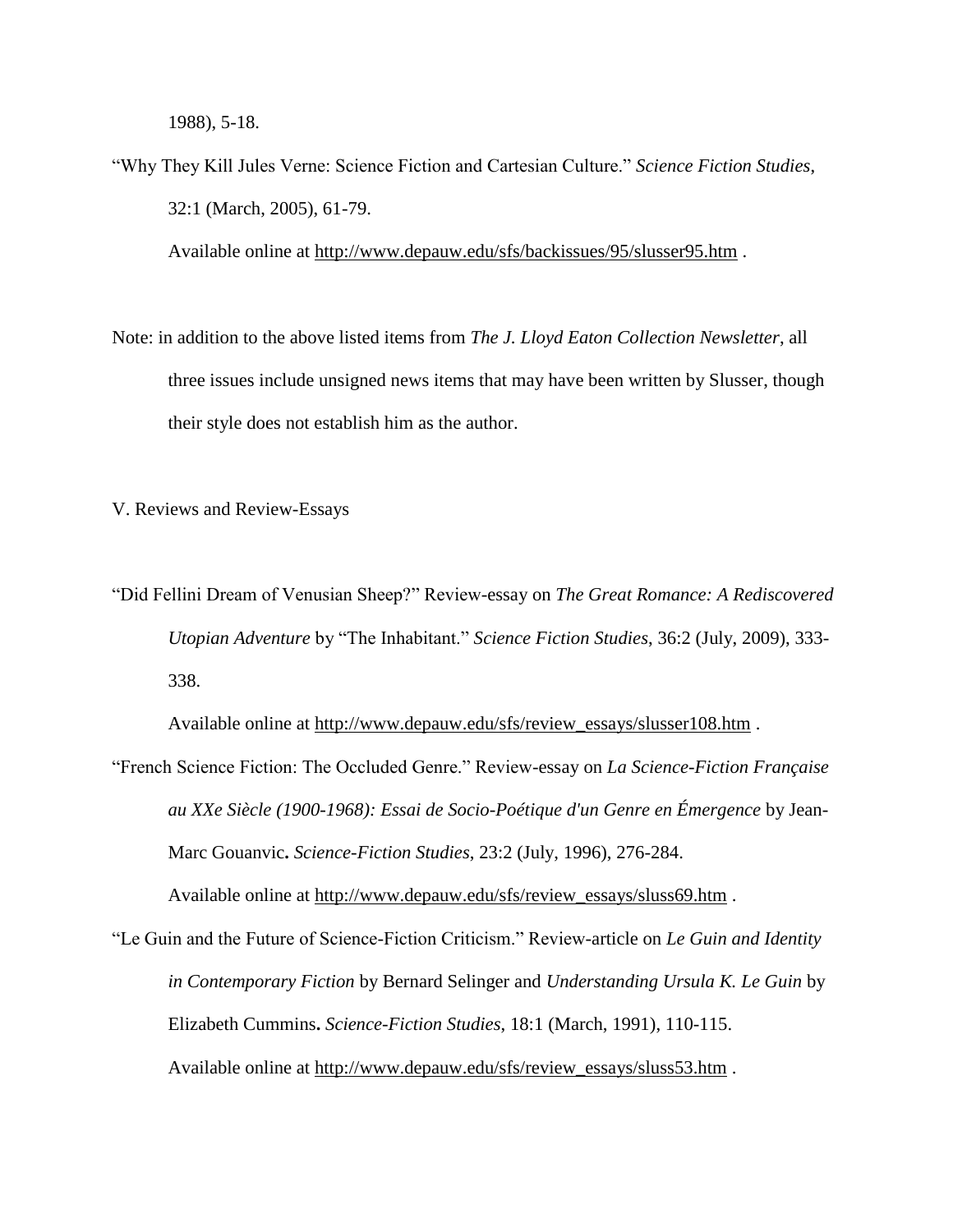- Review of *The Book of Ellison* by Harlan Ellison. *Science Fiction and Fantasy Book Review*  (August, 1979), 99.
- Review of *E. T. A. Hoffmann et la Musique* edited by Alain Montandon. *Canadian Review of Comparative Literature*, 16:1/2 (Winter, 1989), 343-348.
- Review of *La Chaine Brisee* by Marion Zimmer Bradley. *Science Fiction and Fantasy Book Review* (May, 1979), 48.
- Review of *French Science Fiction, Fantasy, Horror and Pulp Fiction: A Guide to Cinema, Television, Radio, Animation, Comic Books and Literature* by Jean-Marc Lofficier and Randy Lofficier. *Utopian Studies*, 12:2 (2001), 326-329.
- Review of *The Jules Verne Encyclopedia* edited by Brian Taves and Stephen Michaluk, Jr. *Extrapolation*, 39:1 (Spring, 1998), 91-94.
- Review of *Metamorphoses of Science Fiction: On the Poetics and History of a Literary Genre* by Darko Suvin. *Nineteenth-Century Fiction*, 35:1 (June, 1980), 73-76.
- Review of *Utopian Vision, Technological Innovation, and Poetic Imagination* edited by Klaus L. Berghahn and Reinhold Grimm. *Utopian Studies*, 4:1 (1993), 84-87.

VI. Reference Book Entries

- "*The Death of the Earth*." *Survey of Science Fiction Literature*. Volume 2. Edited by Frank N. Magill. Englewood Cliffs, New Jersey: Salem Press, 1979, 513-518.
- "Eternity." *The Greenwood Encyclopedia of Science Fiction and Fantasy: Themes, Works, and Wonders*. Volume 1. Edited by Gary Westfahl. Westport, Connecticut: Greenwood Press, 2005, 255-258.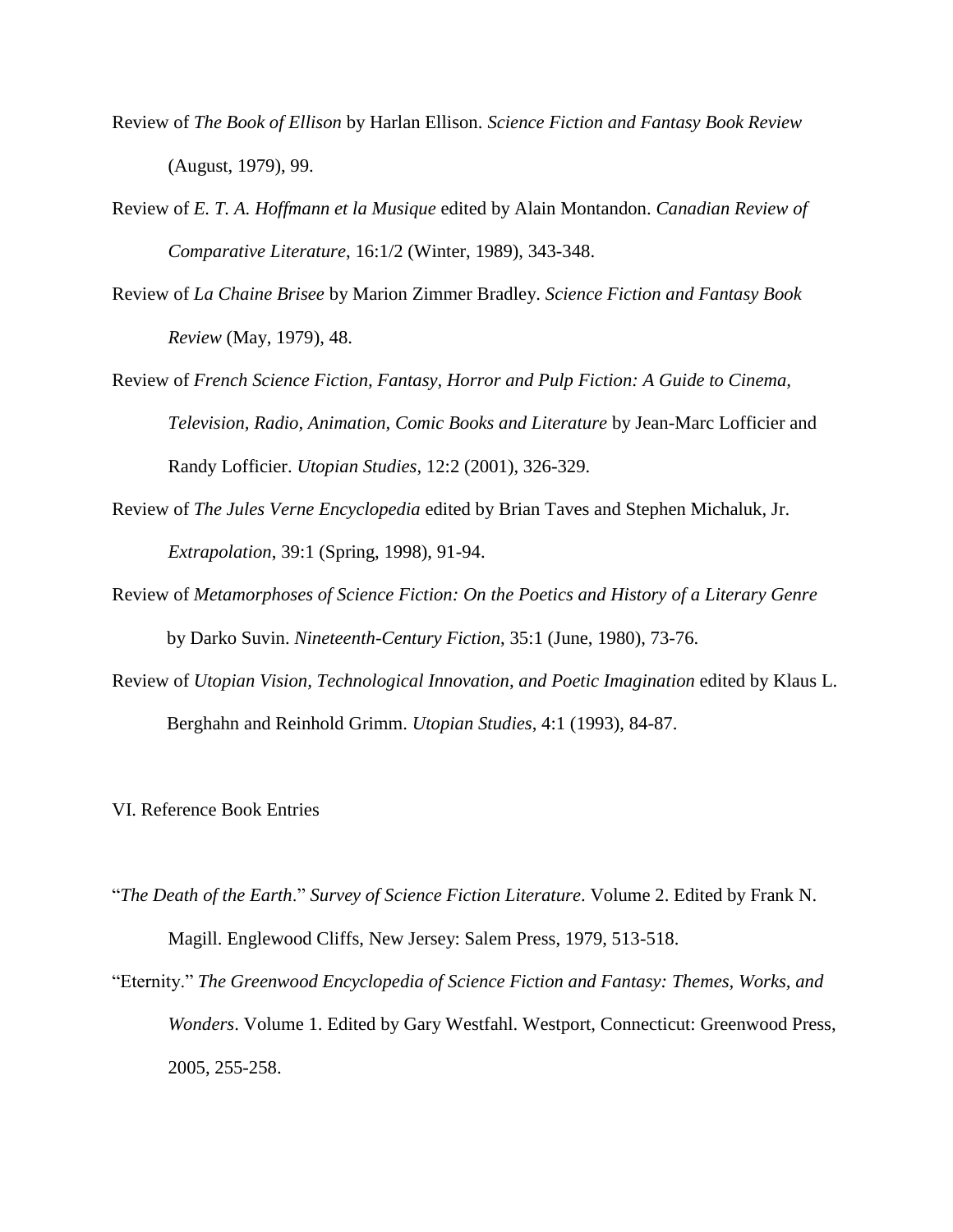- "The Fiction of Ray Bradbury." *Dictionary of Literary Biography: American Novelists Since World War II*. Edited by Jeffrey Helterman and Richard Layman. Detroit, Michigan: Thomson Gale, 1978, 60-65.
- "Gerard Klein." *St. James Guide to Science Fiction Writers*. Fourth Edition. Edited by Jay P. Pederson. Detroit, Michigan: St. James Press, 1996, 519-521.
- "Gregory Benford." *Postmodern Fiction: A Bio-Bibliographical Guide*. Edited by Larry McCaffery. Westport, Connecticut: Greenwood Press, 1986, 271-275.
- "Harlan Ellison." *Science Fiction Writers: Critical Studies of the Major Authors from the Early Nineteenth Century to the Present Day*. Edited by E. F. Bleiler. New York: Charles Scribner's Sons, 1982, 357-368.
	- Updated. *Science Fiction Writers: Critical Studies of the Major Authors from the Early Nineteenth Century to the Present Day*. Second Edition. Edited by Richard Bleiler. New York: Charles Scribner's Sons, 1999, 285-298.
- "*The Invincible*." *Survey of Science Fiction Literature*. Volume 3. Edited by Frank N. Magill. Englewood Cliffs, New Jersey: Salem Press, 1979, 1050-1056.
- "Jack Williamson." By Robert E. Myers. Revised and Updated by Slusser. *Science Fiction Writers: Critical Studies of the Major Authors from the Early Nineteenth Century to the Present Day*, Second Edition. Edited by Richard Bleiler. New York: Charles Scribner's Sons, 1999, 909-917.
- "*The Nasty Swans*." *Survey of Science Fiction Literature*. Volume 3. Edited by Frank N. Magill. Englewood Cliffs, New Jersey: Salem Press, 1979, 1488-1496.
- "Pat Murphy." *Science Fiction Writers: Critical Studies of the Major Authors from the Early Nineteenth Century to the Present Day*, Second Edition. Edited by Richard Bleiler. New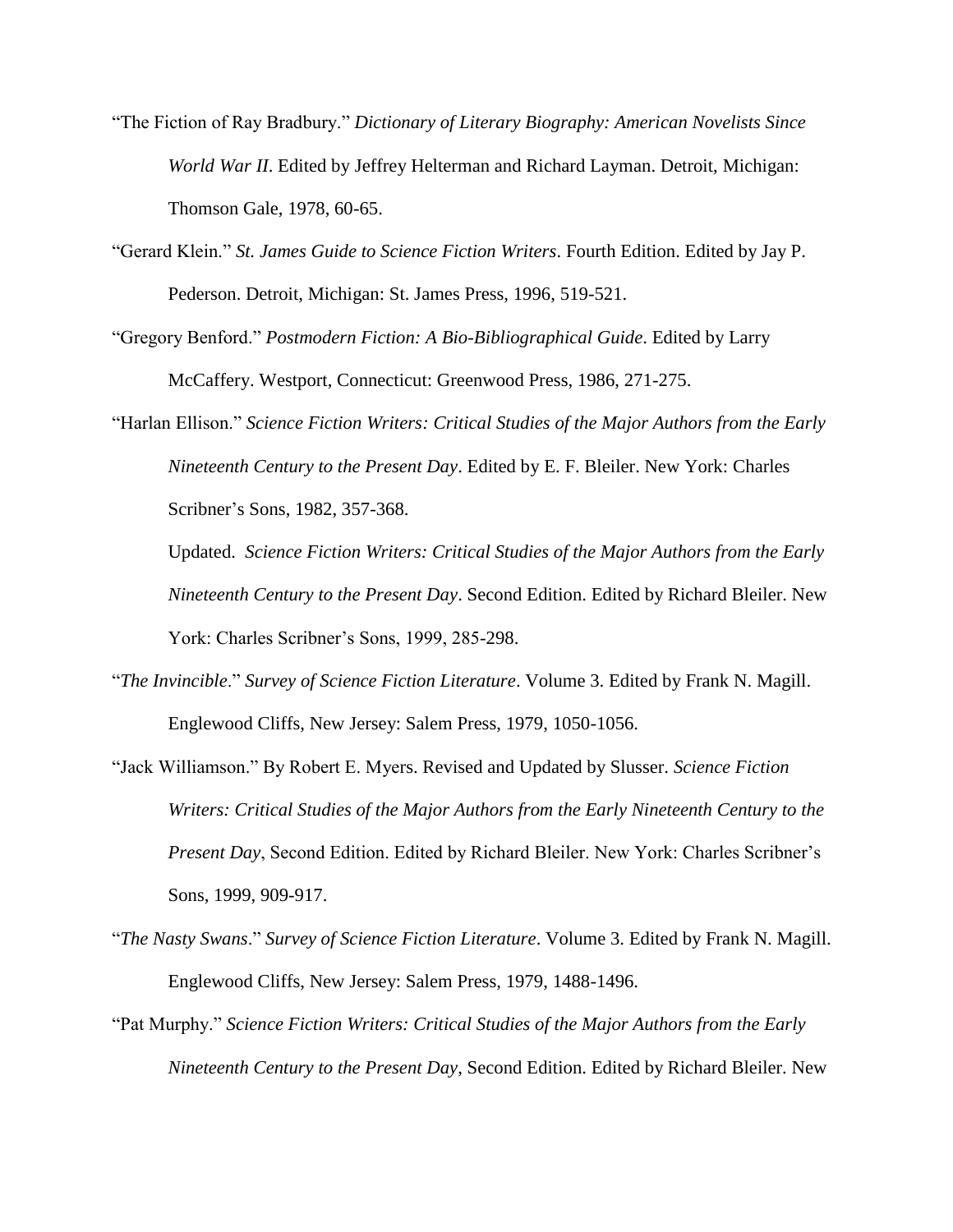York: Charles Scribner's Sons, 1999, 553-561.

- "Robert A. Heinlein." *St. James Guide to Science Fiction Writers*. Fourth Edition. Edited by Jay P. Pederson. Detroit, Michigan: St. James Press, 1996, 426-430.
- "Samuel R. Delany." *Postmodern Fiction: A Bio-Bibliographical Guide*. Edited by Larry McCaffery. Westport, Connecticut: Greenwood Press, 1986, 320-323.
- "Samuel R. Delany." *St. James Guide to Science Fiction Writers*. Fourth Edition. Edited by Jay P. Pederson. Detroit, Michigan: St. James Press, 1996, 237-240.
- "*The Sandman*." *Survey of Science Fiction Literature*. Volume 4. Edited by Frank N. Magill. Englewood Cliffs, New Jersey: Salem Press, 1979, 1848-1853.
- "Space Travel." *The Greenwood Encyclopedia of Science Fiction and Fantasy: Themes, Works, and Wonders*. Volume 2. Edited by Gary Westfahl. Westport, Connecticut: Greenwood Press, 2005, 742-744.
- "Suspended Animation and Cryonics." *The Greenwood Encyclopedia of Science Fiction and Fantasy: Themes, Works, and Wonders*. Volume 2. Edited by Gary Westfahl. Westport, Connecticut: Greenwood Press, 2005, 777-779.
- "*2001: A Space Odyssey*." *Survey of Science Fiction Literature*. Volume 5. Edited by Frank N. Magill. Englewood Cliffs, New Jersey: Salem Press, 1979, 2343-2349.

VII. Introductions and Afterwords

"Afterword." *A Usual Lunacy*. By D. G. Compton. San Bernardino, California: Borgo Press, 1978, 182-191.

Also published in German as "Nachwort." *Die Übliche Verrucktheit*. By D. G. Compton.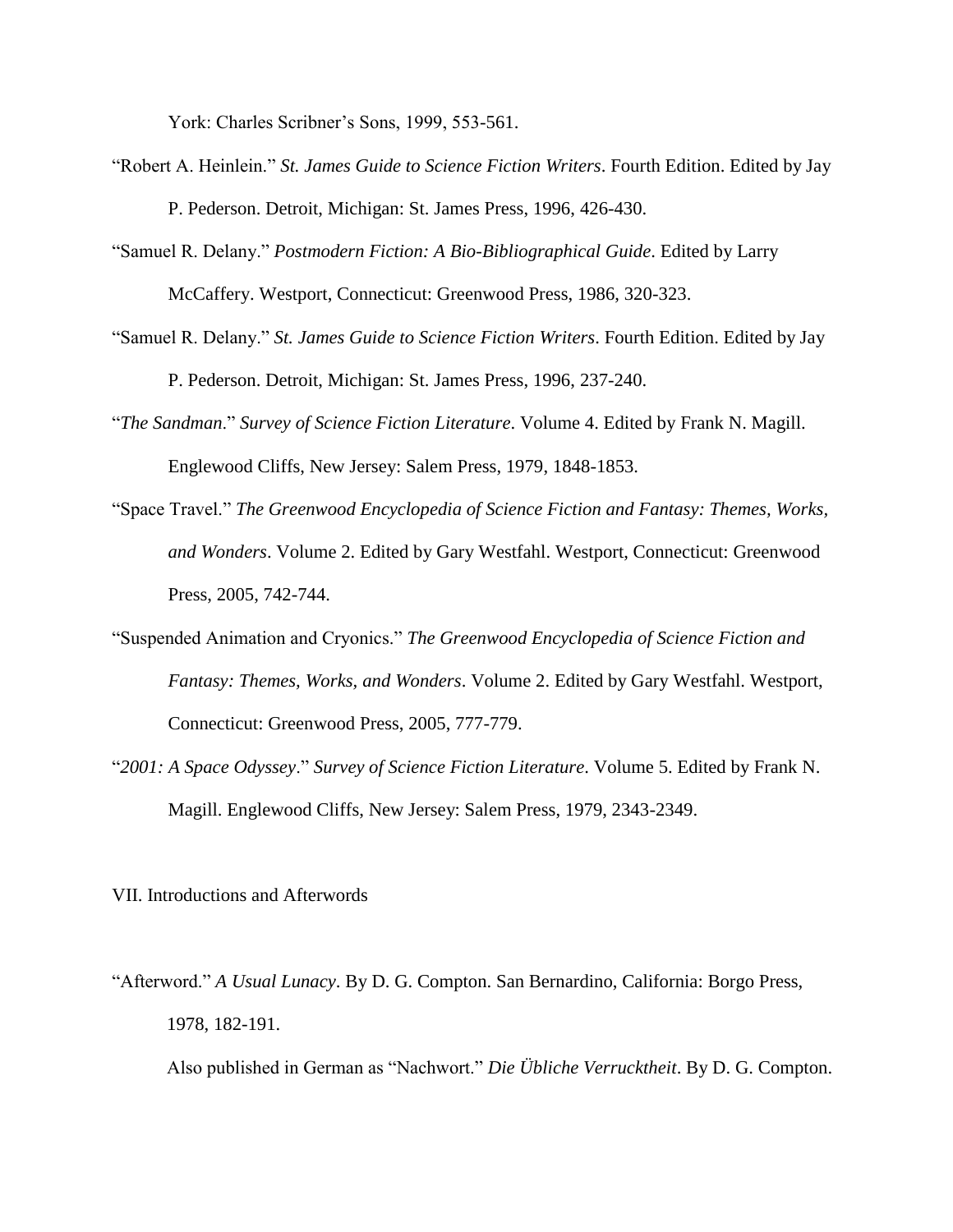Munich: Wilhelm Heyne Verlag, 1978, 253-270.

- "Afterword: The *Centenarian* in the *Comédie Humaine*." (With Danièle Chatelain) *The Centenarian, or, The Two Beringhelds*. By Honoré de Balzac as Horace de Saint-Aubin. Translated and Annotated by Slusser and Chatelain. Middletown, Connecticut: Wesleyan University Press, 2005, 271-286.
- "*Ayesha: The Return of She*." (Introduction) *Ayesha: The Return of She.* By H. Rider Haggard. Hollywood, California: Newcastle Publishing Company, 1977, vii-xii. Republished. San Bernardino, California: Borgo Press, 1980.
- "Balzac's *Centeraire*." (Introduction) *The Centenarian, or, The Two Beringhelds*. By Honoré de Balzac as Horace de Saint-Aubin. Translated by Slusser. New York: Arno Press, 1976. iv.
- "Foreword." *The Anticipation Novelists of 1950s French Science Fiction: Stepchildren of Voltaire*. By Bradford Lyau. Jefferson, North Carolina: McFarland Press, 2011, 1-5.
- *"*Introduction." (With Eric S. Rabkin and Robert Scholes) *Coordinates: Placing Science Fiction and Fantasy*. Edited by Slusser, Rabkin, and Scholes. Carbondale: Southern Illinois University Press, 1983, vii-xii.
- "Introduction." *Dictionary Catalog of the J. Lloyd Eaton Collection of Science Fiction and Fantasy Literature*. Three volumes. Boston: G. K. Hall, 1982, iii-v.
- "Introduction." *Ender's Game*. By Orson Scott Card. Norwalk, Connecticut: Easton Press, 1993, vi-xix. Referenced in Slusser's own bibliography as "Is Intergalactic War Child's Play?," evidently his chosen title.
- "Introduction." (With Eric S. Rabkin) *Hard Science Fiction*. Edited by Slusser and Eric S. Rabkin. Carbondale: Southern Illinois University Press, 1986, vii-xvi.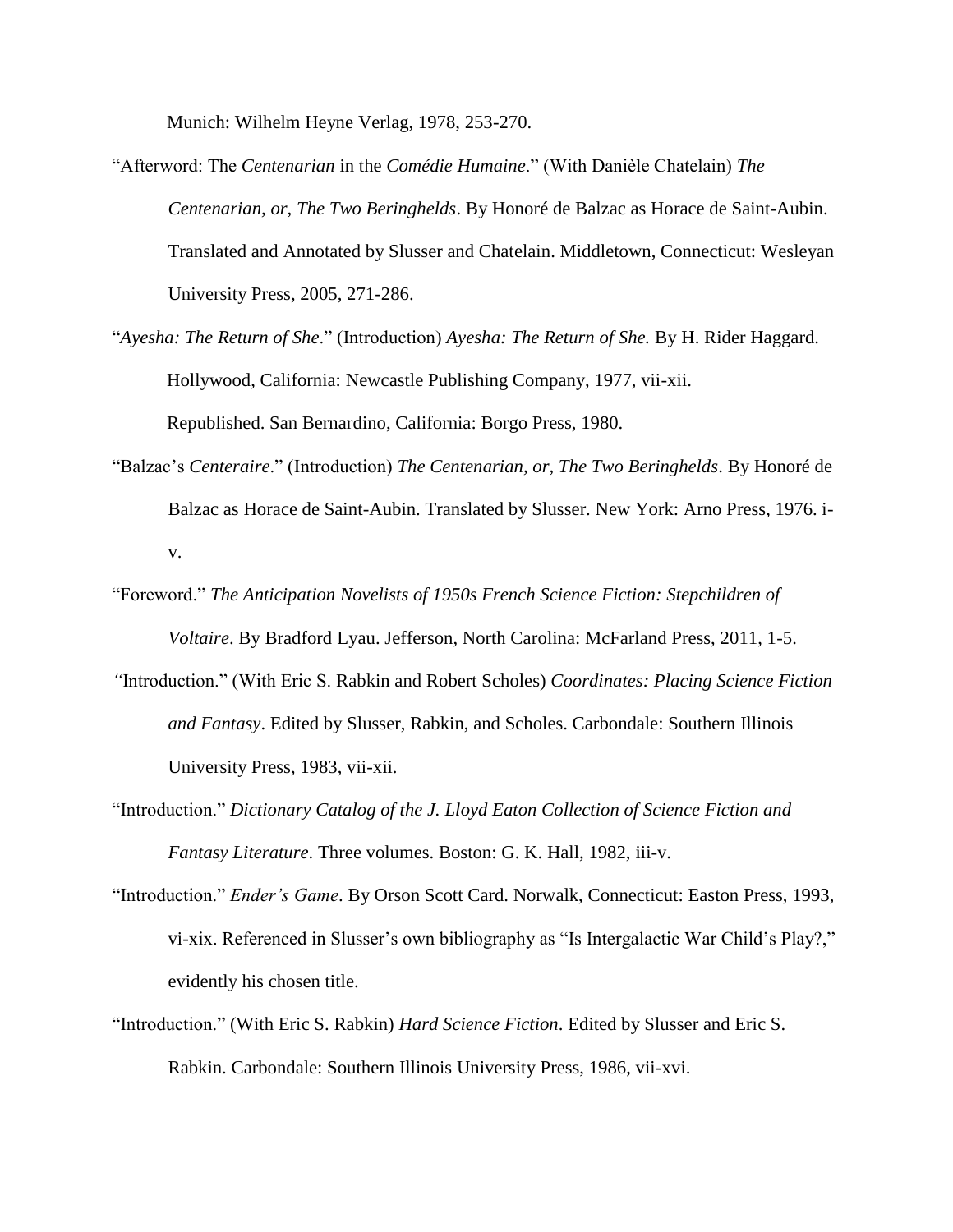- "Introduction: From *Un Prêtre en 1835* to the 'Voyages Extraordinaires.'" (With Danièle Chatelain) *A Priest in 1935*. By Jules Verne. Translation and annotated by Slusser and Chatelain. Edited by Brian Taves. Albany, George: BearManor Fiction, 2016, 1-66.
- "Introduction." *The Xipehuz and the Death of the Earth*. By J.-H. Rosny Aîné. Translated by Slusser. New York: Arno Press, 1978, i-xxii.
- "Introduction: The Anthropology of the Alien." (With Eric S. Rabkin) *Aliens: The Anthropology of Science Fiction*. Edited by Slusser and Eric S. Rabkin. Carbondale: Southern Illinois University Press, 1987, vii-xxi.
- "Introduction: The Concept of Mindscapes*."* (With Eric S. Rabkin) *Mindscapes: The Geographies of Imagined Worlds*. Edited by Slusser and Eric S. Rabkin. Carbondale: Southern Illinois University Press, 1988, ix-xiii.
- "Introduction: Fantasy Is Richer." *Genre at the Crossroads: The Challenge of Fantasy*. Edited by Slusser and Jean-Pierre Barricelli. Riverside, California: Xenos Press, 2003, v-xiii.
- "Introduction: Fiction as Information." *Fiction Two Thousand: Cyberpunk and the Future of Narrative*. Edited by Slusser and Tom Shippey. Athens, Georgia: University of Georgia Press, 1992, 1-14.
- "Introduction: French Proto-SF in its Scientific and Literary Context." *Rediscovering French Science-Fiction in Literature, Film and Comics: From Cyrano to Barbarella*. Edited by Philippe Mather and Sylvian Rheault. Newcastle; Cambridge Scholars Publishing, 2015, 3-10.
- "Introduction: The Iconology of Science Fiction and Fantasy Art." *Unearthly Visions: Approaches to Science Fiction and Fantasy Art*. Edited by Gary Westfahl, Slusser, and Kathleen Church Plummer. Westport, Connecticut: Greenwood Press, 2002, 1-15.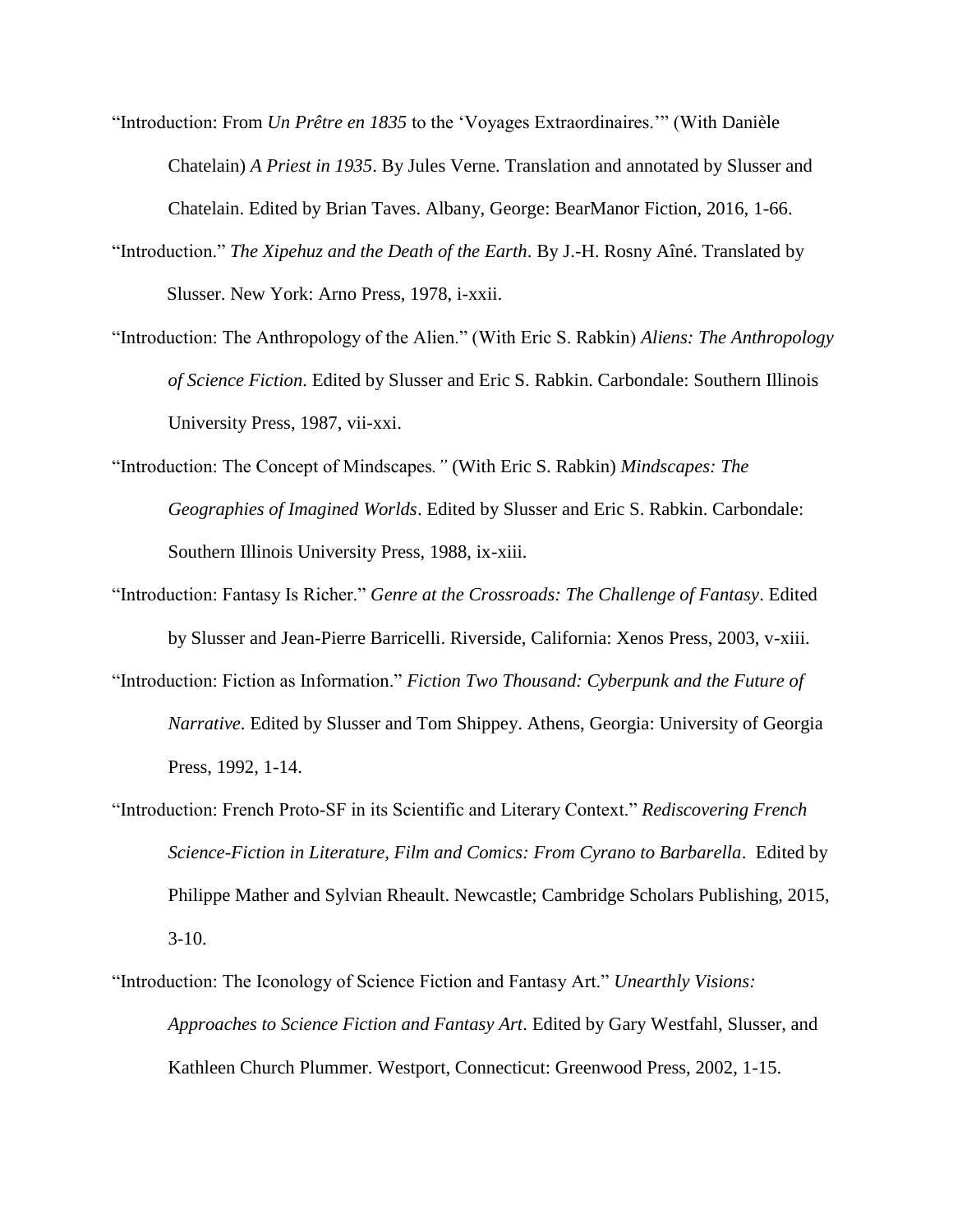"Introduction: Of Food, Gods, and Men: The Theory and Practice of Science Fictional Eating." *Foods of the Gods: Eating and the Eaton in Fantasy and Science Fiction*. Edited by Gary Westfahl, Slusser, and Eric S. Rabkin. Athens: University of Georgia Press, 1996, 1-18.

"Introduction: Proteus and the Phoenix: Transformation of Utopian Experience." *Transformations of Utopia: Changing Views of the Perfect Society*. Edited by Slusser, Paul Alkon, Roger Gaillard, and Danièle Chatelain. New York: AMS Press, 1999, xiiixxiv.

- "Introduction: Rosny's Evolutionary Ecology." (With Danièle Chatelain) *Three Science Fiction Novellas: From Prehistory to the End of Mankind*. By J.-H. Rosny Aîné. Translated and annotated by Sluuser and Chatelain. Middletown, Connecticut: Wesleyan University Press, 2012, ix-lxxxiii.
- "Introduction: Science Fiction Confronts the Future." (With Colin Greenland and Eric S. Rabkin) *Storm Warnings: Science Fiction Confronts the Future*. Edited by Slusser, Greenland, and Rabkin. Carbondale and Edwardsville: Southern Illinois University Press, 1987, ixxi.
- "Introduction: Shadows of the Magic Lamp." (With Eric S. Rabkin) *Shadows of the Magic Lamp: Fantasy and Science Fiction in Film*. Edited by Slusser and Rabkin. Carbondale: Southern Illinois University Press, 1985, vii-xvii.

"Introduction: *The Time Machine*'s Centennial Audience**."** (With Danièle Chatelain) *H. G. Wells's Perennial Time Machine: Selected Essays from the Centenary Conference "The Time Machine: Past, Present, and Future," Imperial College, London, July 26-29, 1995*. Edited by Slusser, Patrick Parrinder, and Chatelain. Athens: University of Georgia Press, 2001, xi-xvi.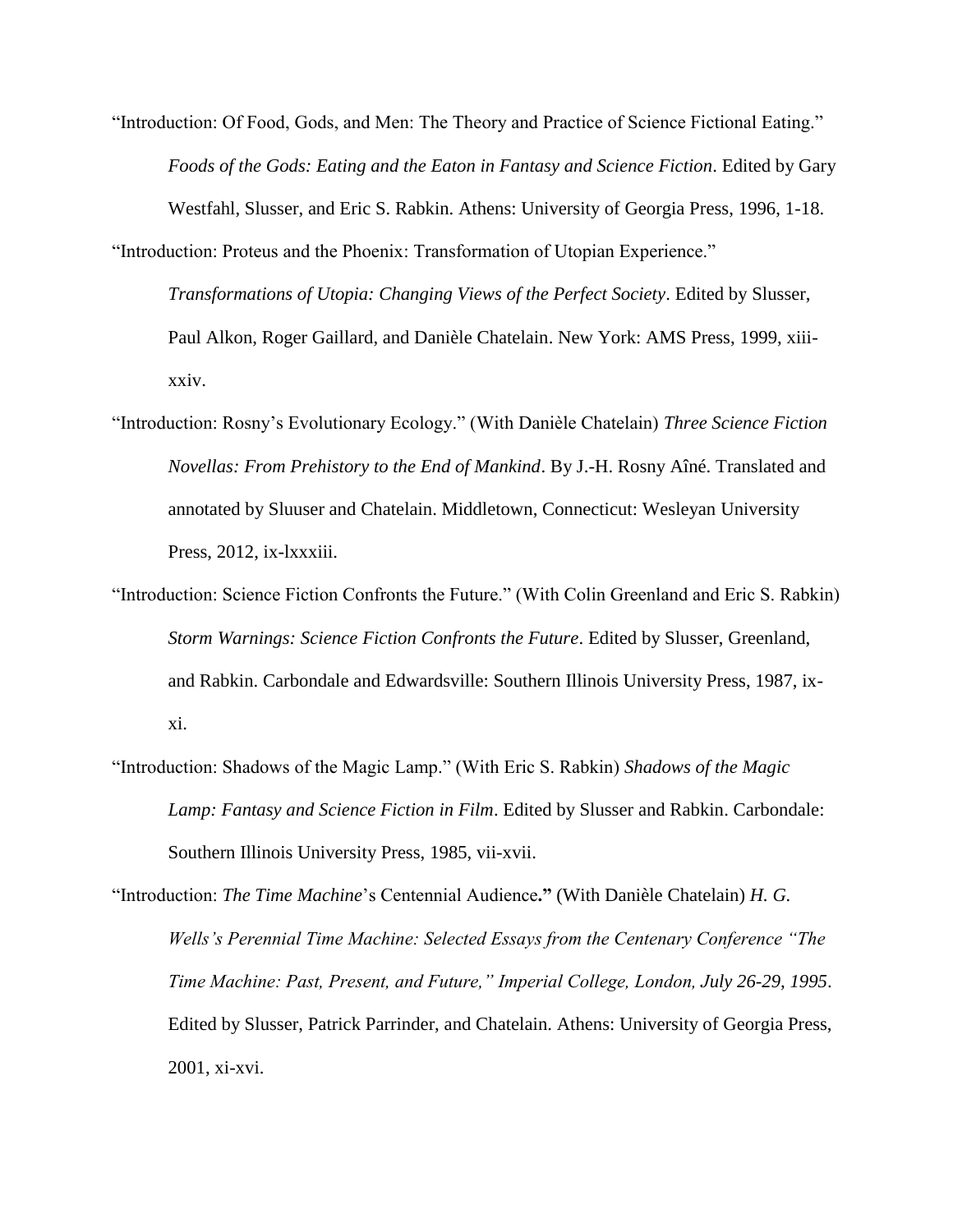- "Introduction: Toward a Theory of Fantasy: Essays from the Eaton Conference." (With Eric S. Rabkin and Robert Scholes) *Bridges to Fantasy*. Edited by Slusser, Rabkin, and Scholes. Carbondale and Edwardsville: Southern Illinois University Press, 1982, vii-xi.
- "Introduction: Toward a Theory of Interaction." (With Eric S. Rabkin) *Intersections: Fantasy and Science Fiction*, edited by Slusser and Rabkin. Carbondale: Southern Illinois University Press, 1987, vii-x.
- "Introduction: Wars Old and New: The Changing Nature of Fictional Combat." (With Eric S. Rabkin) *Fights of Fancy: Armed Conflict in Science Fiction and Fantasy*. Edited by Slusser and Eric S. Rabkin. Athens: University of Georgia Press, 1993, 1-11.
- "*Nada the Lily*." (Introduction) *Nada the Lily.* By H. Rider Haggard. Hollywood, California: Newcastle Publishing Company, 1979, iv-xii.

Republished. San Bernardino, California: Borgo Press, 1980.

- "Preface." (With George R. Guffey and Mark Rose) *Bridges to Science Fiction*. Edited by Sluuser, Guffey, and Rose. Carbondale: Southern Illinois University Press, 1980, vii-viii.
- "Preface: Science, Fiction, and the Red Planet." (With Howard V. Hendrix and Eric S. Rabkin) *Visions of Mars: Essays on the Red Planet in Fiction and Science*. Edited by Howard V. Hendrix, Slusser, and Eric S. Rabkin. Jefferson, North Carolina and London: McFarland Publishers, 2011, 1-7.
- "Rider Haggard's Myth of Africa**."** (Introduction) *Allan Quatermain: Being and Account of His Further Adventures and Discoveries in Company with Sir Henry Curtis, Bart., Commander John Good, R. N. and One Umslopogaas*. By H. Rider Haggard. Hollywood, California: Newcastle Publishing Company, 1978, vii-xii. Republished. San Bernardino, Borgo Press, 1980.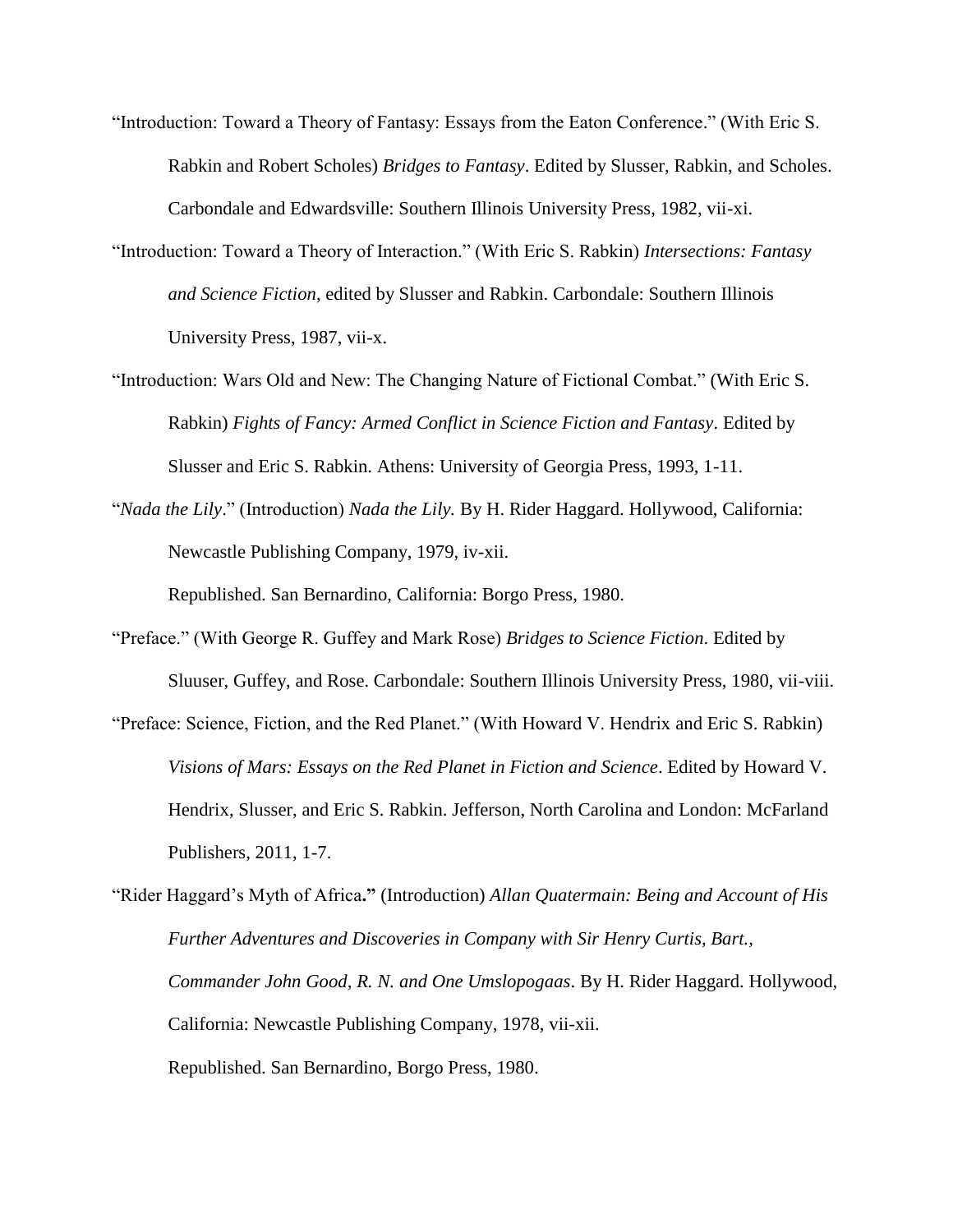"Science Fiction in France: An Introduction." *Science Fiction Studies*, 16: 3 (November, 1989), 251-253.

Available online at<http://www.depauw.edu/sfs/documents/introduction49.htm> .

"The Science Fiction of Arthur Conan Doyle." (Introduction) *The Best Science Fiction of Arthur Conan Doyle*. Edited by Charles G. Waugh and Martin H. Greenberg. Carbondale: Southern Illinois University Press, 1981, vii-xix. Slightly revised and republished in *Critical Essays on Sir Arthur Conan Doyle*. Edited by

Harold Orel. New York: G. K. Hall Co., 1992, 250-263. [Check]

"*She and Allan*." (Introduction) *She and Allan*. By H. Rider Haggard. Edited by Robert Reginald and Douglas Menville. Hollywood, California: Newcastle Publishing Company, 1977, iv.

Republished. San Bernardino, California: Borgo Press, 1980.

## VIII. Letters

"Benford, Feeley and Book Reviewing." *Foundation: The Review of Science Fiction*, No. 48 (Spring, 1990), 63-65.

"In Response." *The Heinlein Journal*, No. 1 (July 7, 1997), 44-45.

- "Ings and the Defence." *Foundation: The Review of Science Fiction*, No. 44 (Winter, 1988/1989), 64.
- "Robu and the Sublime." *Foundation: The Review of Science Fiction*, No. 44 (Winter, 1988/1989), 61-62.

"Scholars and Pedants." *Science-Fiction Studies*, 14:2 (July, 1987), 286-287.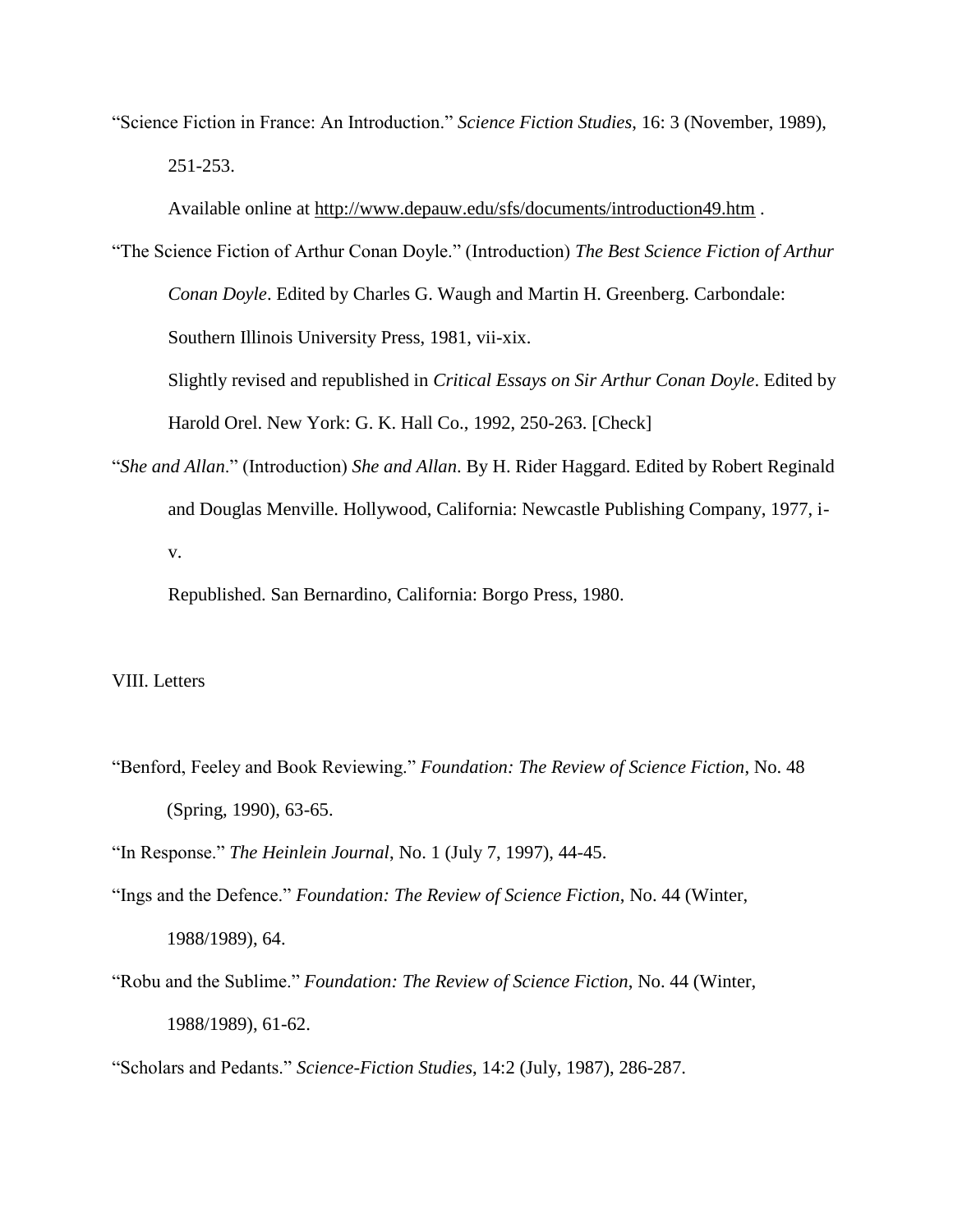Republished in *On Philip K. Dick: 40 Articles From Science-Fiction Studies*. Edited by R. D. Mullen, Istvan Csicsery-Ronay, Jr., Arthur B. Evans, and Veronica Hollinger. Terre Haute, Indiana: SF-TH Inc., 1992, 127-128.

Available online at<http://www.depauw.edu/sfs/notes/notes42/notes42.html> .

"Ursula Le Guin and SF." *Foundation: The Review of Science Fiction*, No. 46 (Autumn, 1989), 65-69.

IX. Interviews and Panel Discussions (Including Articles That Quote Slusser; Surely an Incomplete Listing)

"Cyberpunk: Out of Science Fiction, A New View of Contemporary Reality?" By Sheldon Teitelbaum. *Los Angeles Times*, January 17, 1988, VI-1, VI-8-9.

"Fantasy Eye-Lands." *At UCR*, 6:2 (February-March, 1981), 8-9.

- "Grant Helps UCR Sci-Fi Library Take Off." By Richard Martinez. *Riverside Press-Enterprise*, August 19, 1986, B-1, B-2.
- "An Interview with A. E. van Vogt." By Daryl F. Mallett. With final note attributed to Mallett and Slusser. *The Science Fiction Research Association Review*, No. 210 (March/April, 1994), 51-54.

"Interview with George Slusser." By Pere Gallardo. *Multi-Cultural Voices: Interviews with Venero Armanno, Stephen Buck, Dennis and Mary Ann Duffy, Peter Goldsworthy, John Kinsella, Mbongeni Malaba, George Slusser, Wilbur Smith, Rosemary Sullivan and Miriam Tlali*. Edited by Brian J. Worsfold. Lleida, Spain: Dedal-Lit, 1998, 99-110.

"Interview with Gregory Benford." By Slusser. *Gregory Benford*. Modern Masters of Science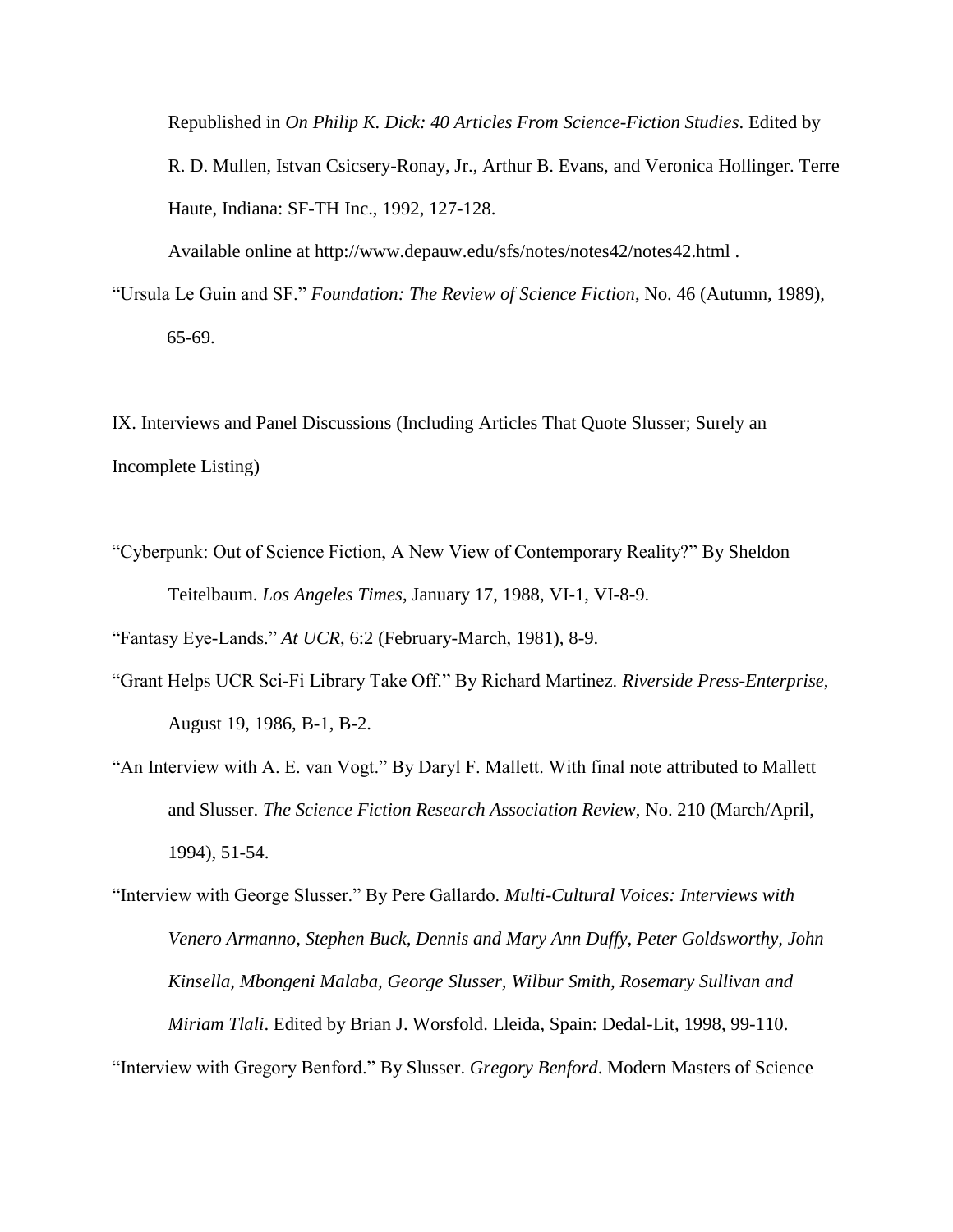Fiction. Urbana: University of Illinois Press, 2014, 177-184.

- "An Interview with: Professor George Slusser Eaton Science Fiction Collection's Curator." By Gregory Benford. Institute for Ethics and Emerging Technologies website, posted August 10, 2014. At<http://ieet.org/index.php/IEET/more/benford20140810> .
- "Professor Dr. George Slusser Eaton Science Fiction Collection's Curator Emeritus, Interview by Cristian Tamaș." By Cristian Tamaș. Europa SF: The European Speculative Fiction Portal, posted on February 4, 2013. At [http://scifiportal.eu/professor-dr-george-slusser](http://scifiportal.eu/professor-dr-george-slusser-eaton-science-fiction-collections-curator-emeritus/)[eaton-science-fiction-collections-curator-emeritus/](http://scifiportal.eu/professor-dr-george-slusser-eaton-science-fiction-collections-curator-emeritus/) .
- "San Bernardino Critic Lashes Out at Sci-Fi Greats." *San Bernardino Sun*, March 4, 1979, D1, D6.
- "Sci-Fi Experts Racing to Stay in the Future." By Tia Gindick and Ritchie M. Lewis. *Los Angeles Times*, July 9, 1986, V-1, V-7.
- "Science Fiction Creates Some Literary Friction: Genre Does Battle with the East Coast Establishment." By Bob Sipchen. *Los Angeles Times*, February 19, 1986, V-1, V-4, V-5.
- "A Scientist-Author at the Heart of Hard Science Fiction." Slusser interviews Gregory Benford. Institute for Ethics and Emerging Technologies website, posted February 20, 2014. At <http://ieet.org/index.php/IEET/more/benford20140220>.
- "A 'Sense of Wonder' Now and Then." By Wesley G. Hughes. *San Bernardino Sun*, July 20, 2009, A10.

Available online at [http://www.dailybreeze.com/opinion/20090719/a-sense-of-wonder](http://www.dailybreeze.com/opinion/20090719/a-sense-of-wonder-now-and-then)[now-and-then](http://www.dailybreeze.com/opinion/20090719/a-sense-of-wonder-now-and-then) .

"To Write the Dream in the Center of Science: Mars and the Science Fiction Heritage: A Dialogue Between Ray Bradbury and Frederik Pohl (George Slusser, Moderator) (May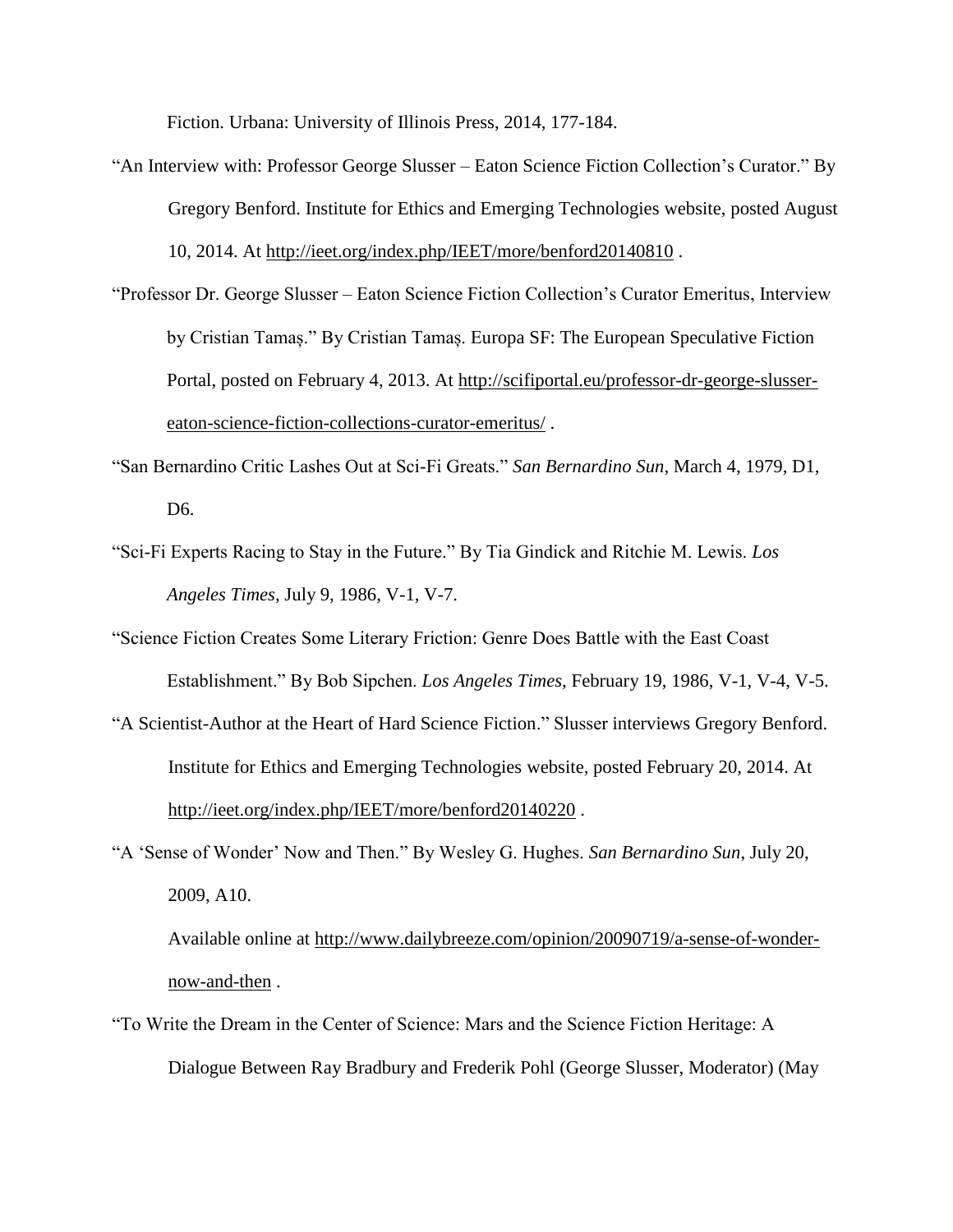2008)." *Visions of Mars: Essays on the Red Planet in Fiction and Science*. Edited by Howard V. Hendrix, Slusser, and Eric S. Rabkin. Jefferson, North Carolina and London: McFarland Publishers, 2011, 185-189.

- "UCR Captain of the Helm in Science Fiction's New Flight." *Riverside Press-Enterprise*, April 11, 1984, C1, C6.
- "Uncanny Vision of the Future Fills His Books: Science Fiction Author Robert Heinlein Makes Living Writing About Things Before They Occur." *Los Angeles Times*, December 19, 1986, V-II-1, V-II-6-7.
- "Word or Image: Necessary Opposition?" By Terri Frongia. *The J. Lloyd Eaton Collection Newsletter*, 1:2 (Fall, 1989), 5, 8. Frongia and Alida Allison interview Slusser, Greg Bear, and Lewis Shiner.
- X. Appearances in Documentaries

"Beyond the War of the Worlds." *UFO Files*. History Channel, November 21, 2005.

"H. G. Wells." *Biography*. New York: A&E, November 14, 1995.

Available online, dubbed into Spanish, at

<https://www.youtube.com/watch?v=Xj3yQtxJGaA> .

"Isaac Asimov." *Prophets of Science Fiction*. Science Channel, February 1, 2012.

Available online at [https://www.youtube.com/watch?v=j-PHlX7Wof0.](https://www.youtube.com/watch?v=j-PHlX7Wof0)

*Jules Verne and Walt Disney: Explorers of the Imagination*. DVD Documentary, *20,000 Leagues under the Sea*, Walt Disney, 2003. Available online, with French subtitles, at [https://www.youtube.com/watch?v=ROEUpWHEaV0.](https://www.youtube.com/watch?v=ROEUpWHEaV0)